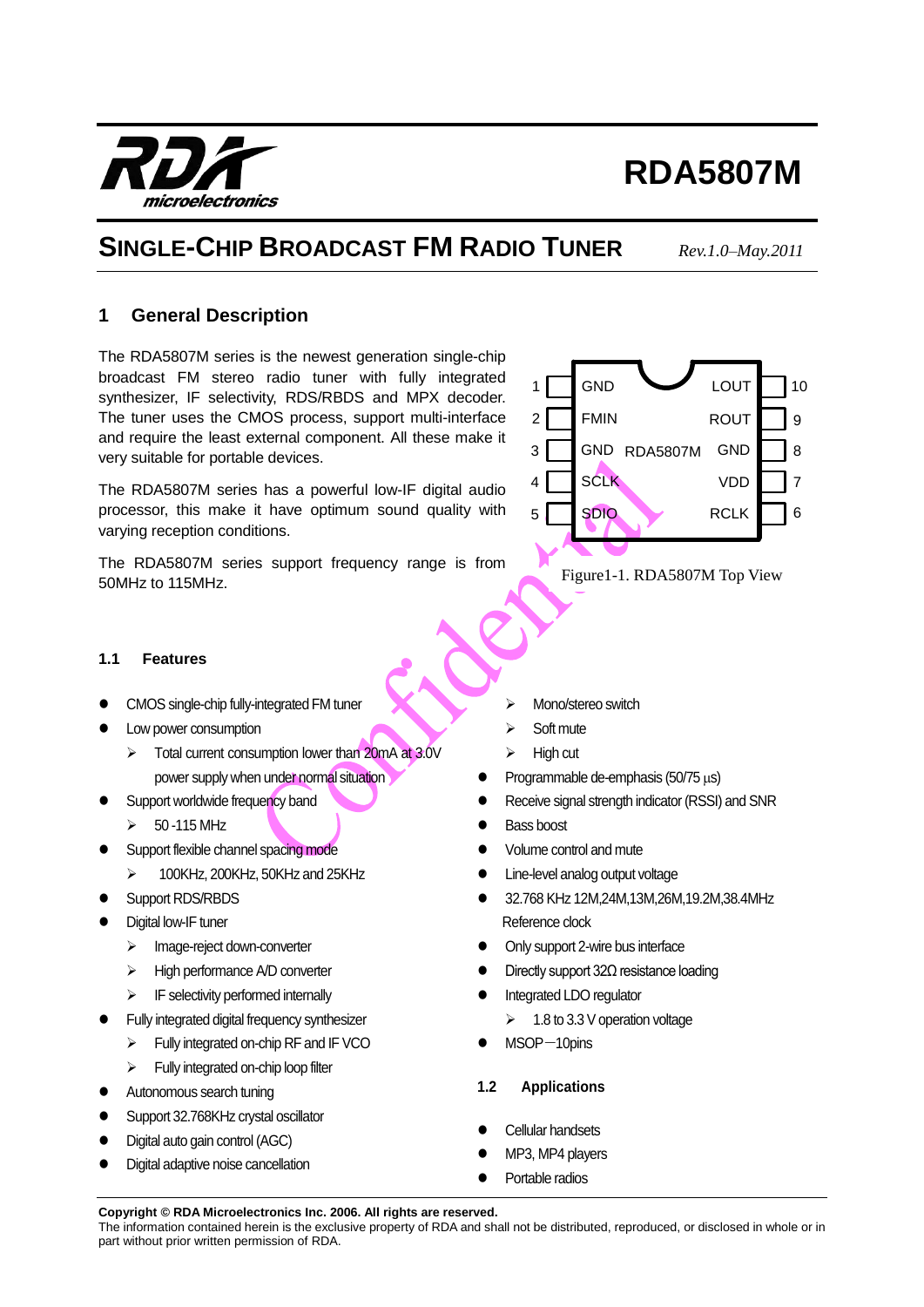PDAs, Notebook

Contraction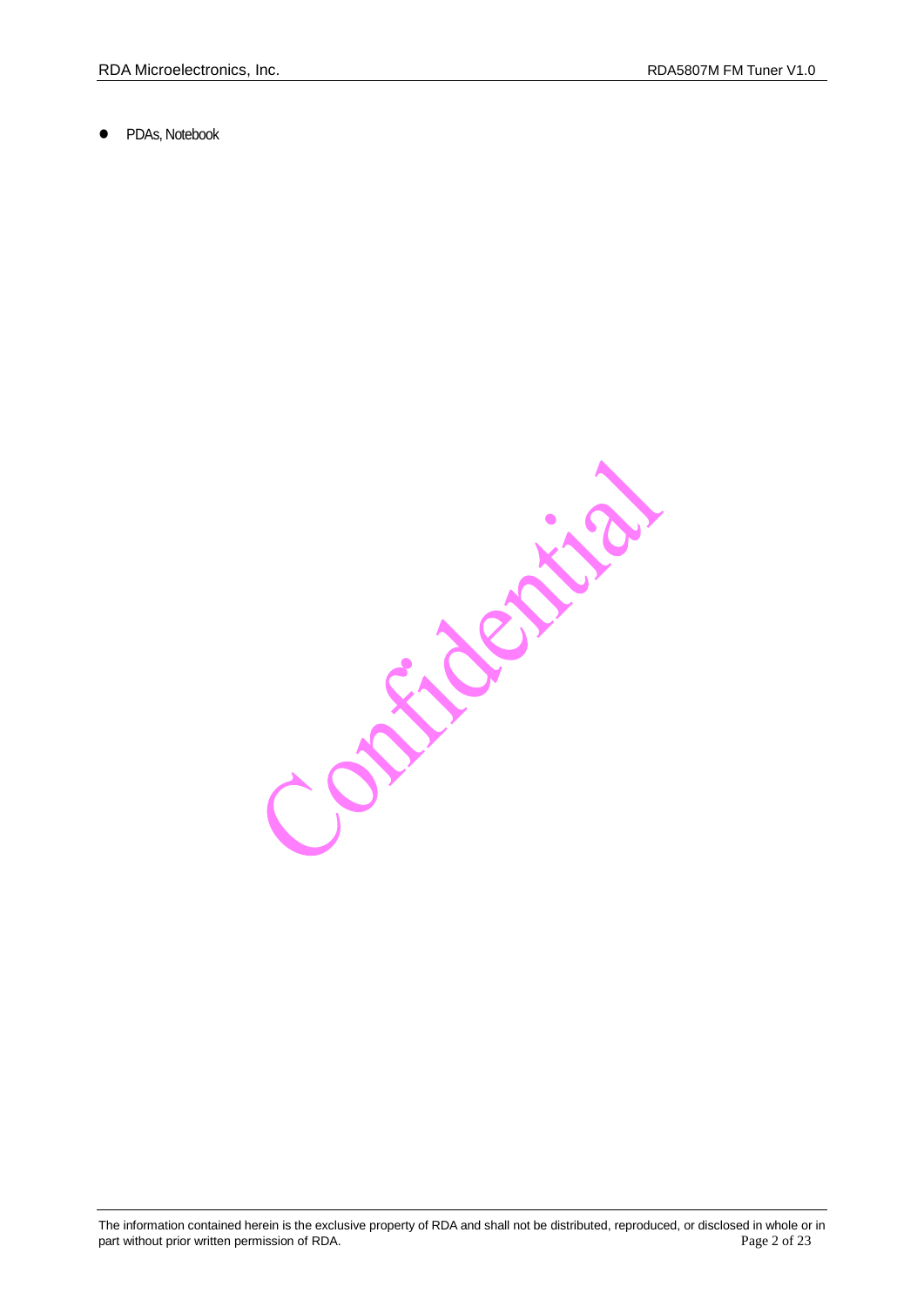## <span id="page-2-0"></span>**Table of Contents**

| $\mathbf{1}$ |       |  |
|--------------|-------|--|
|              | 1.1   |  |
|              | 1.2   |  |
|              |       |  |
| $\mathbf{2}$ |       |  |
|              | 2.1   |  |
|              | 2.2   |  |
|              | 2.3   |  |
|              | 2.4   |  |
|              | 2.5   |  |
| 3            |       |  |
| 4            |       |  |
| 5            |       |  |
|              | 5.1   |  |
| 6            |       |  |
| 7            |       |  |
| 8            |       |  |
|              | 8.1   |  |
|              | 8.1.1 |  |
| 9            |       |  |
| 10           |       |  |
|              |       |  |
| 11           |       |  |
| 12           |       |  |
|              |       |  |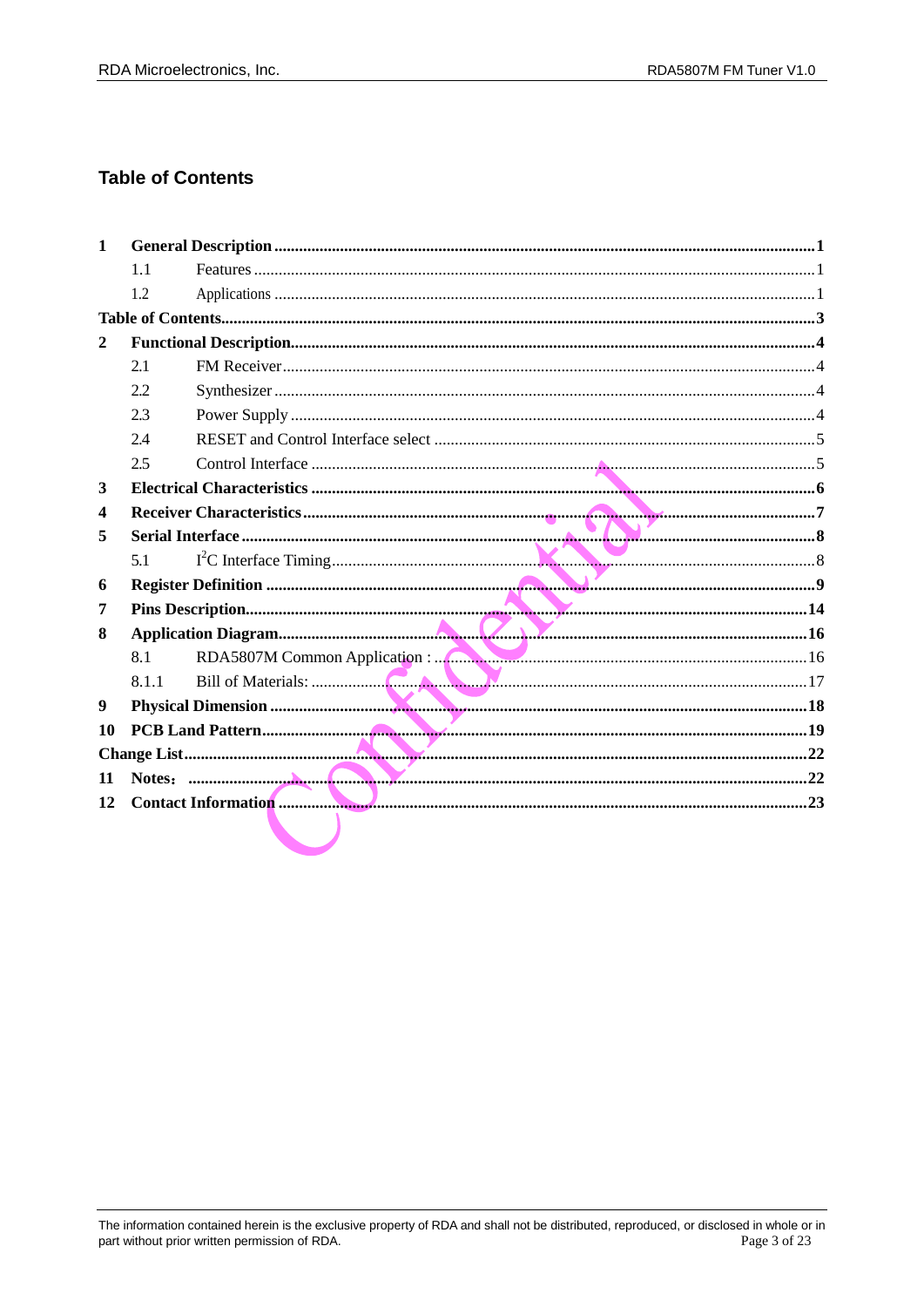## <span id="page-3-0"></span>**2 Functional Description**



Figure 2-1. RDA5807M FM Tuner Block Diagram

## <span id="page-3-1"></span>**2.1 FM Receiver**

The receiver uses a digital low-IF architecture that avoids the difficulties associated with direct conversion while delivering lower solution cost and reduces complexity, and integrates a low noise amplifier (LNA) supporting the FM broadcast band (50 to 115MHz), a multi-phase image-reject mixer array, a programmable gain control (PGA), a high resolution analog-to-digital converters (ADCs), an audio DSP and a highfidelity digital-to-analog converters (DACs).

The limiter prevents overloading and limits the amount of intermodulation products created by strong adjacent channels.

The multi-phase mixer array down converts the LNA output differential RF signal to low-IF, it also has image-reject function and harmonic tones rejection.

The PGA amplifies the mixer output IF signal and then digitized with ADCs.

The DSP core finishes the channel selection, FM demodulation, stereo MPX decoder and output audio signal. The MPX decoder can autonomous switch from stereo to mono to limit the output

## noise.

The DACs convert digital audio signal to analog and change the volume at same time. The DACs has low-pass feature and -3dB frequency is about 30 KHz.

## <span id="page-3-2"></span>**2.2 Synthesizer**

The frequency synthesizer generates the local oscillator signal which divide to multi-phase, then be used to downconvert the RF input to a constant low intermediate frequency (IF). The synthesizer reference clock is 32.768 KHz.

The synthesizer frequency is defined by bits CHAN[9:0] with the range from 50MHz to 115MHz.

## <span id="page-3-3"></span>**2.3 Power Supply**

The RDA5807M integrated one LDO which supplies power to the chip. The external supply voltage range is 1.8-3.3 V.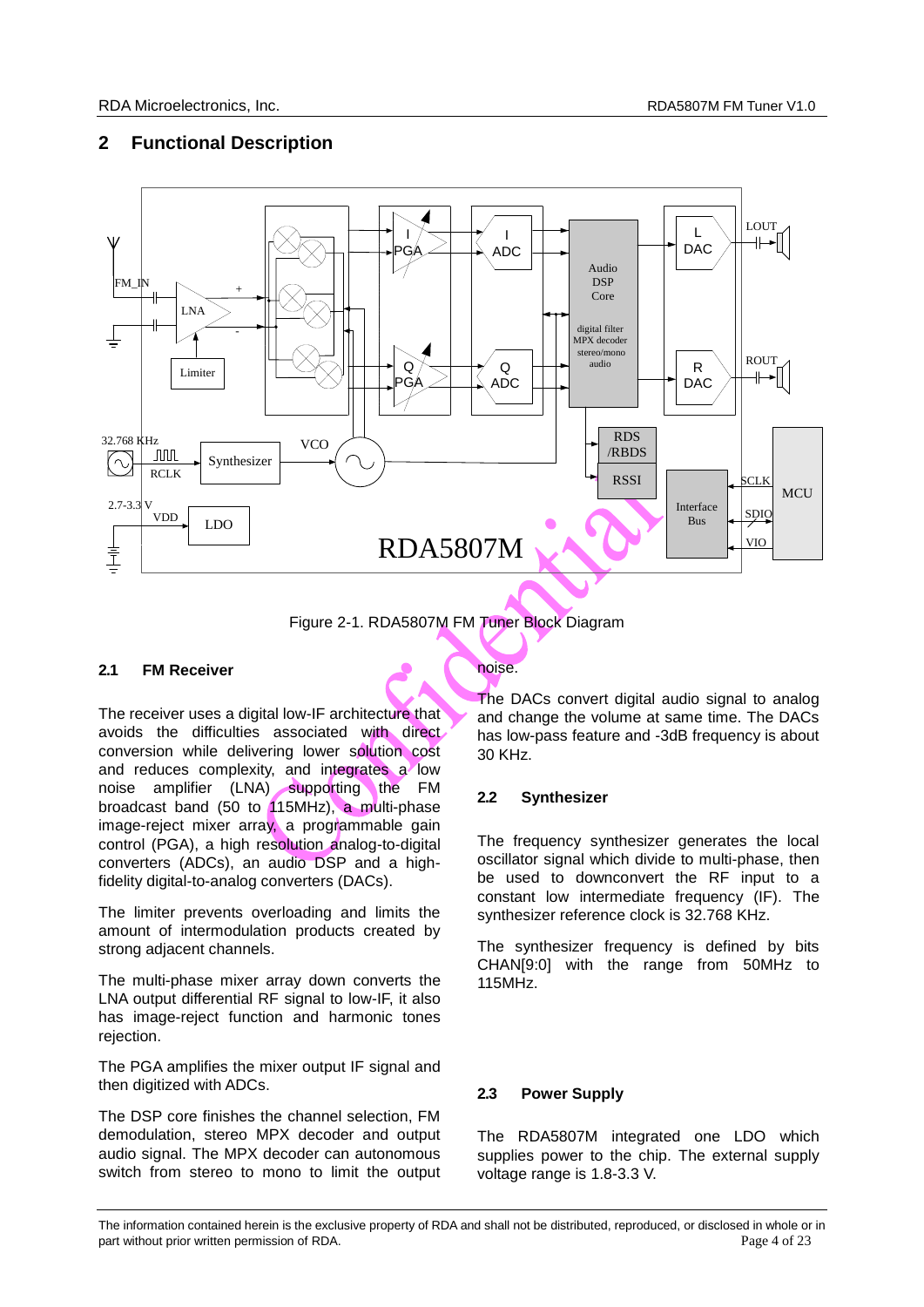#### <span id="page-4-0"></span>**2.4 RESET and Control Interface select**

The RDA5807M is RESET itself When VIO is Power up. And also support soft reset by trigger 02H BIT1 from 0 to 1. The RDA5807M only support  $I^2C$  control interface bus mode.

## <span id="page-4-1"></span>**2.5 Control Interface**

The RDA5807M only supports  $I^2C$  control interface.

The  $I^2C$  interface is compliant to  $I^2C$  Bus Specification 2.1. It includes two pins: SCLK and SDIO. A  $I^2C$  interface transfer begins with START condition, a command byte and data bytes, each byte has a followed ACK (or NACK) bit, and ends with STOP condition. The command byte includes a 7-bit chip address (0010000b) and a R/W bit. The ACK (or NACK) is always sent out by receiver. When in write transfer, data bytes is written out

from MCU, and when in read transfer, data bytes is read out from RDA5807M. There is no visible register address in  $I^2C$  interface transfers. The  $I^2C$ interface has a fixed start register address (0x02h for write transfer and 0x0Ah for read transfer), and an internal incremental address counter. If register address meets the end of register file, 0x3Ah, register address will wrap back to 0x00h. For write transfer, MCU programs registers from register 0x02h high byte, then register 0x02h low byte, then register 0x03h high byte, till the last register. RDA5807M always gives out ACK after every byte, and MCU gives out STOP condition when register programming is finished. For read transfer, after command byte from MCU, RDA5807M sends out register 0x0Ah high byte, then register 0x0Ah low byte, then register 0x0Bh high byte, till receives NACK from MCU. MCU gives out ACK for data bytes besides last data byte. MCU gives out NACK for last data byte, and then RDA5807M will return the bus to MCU, and MCU will give out STOP condition.

FRE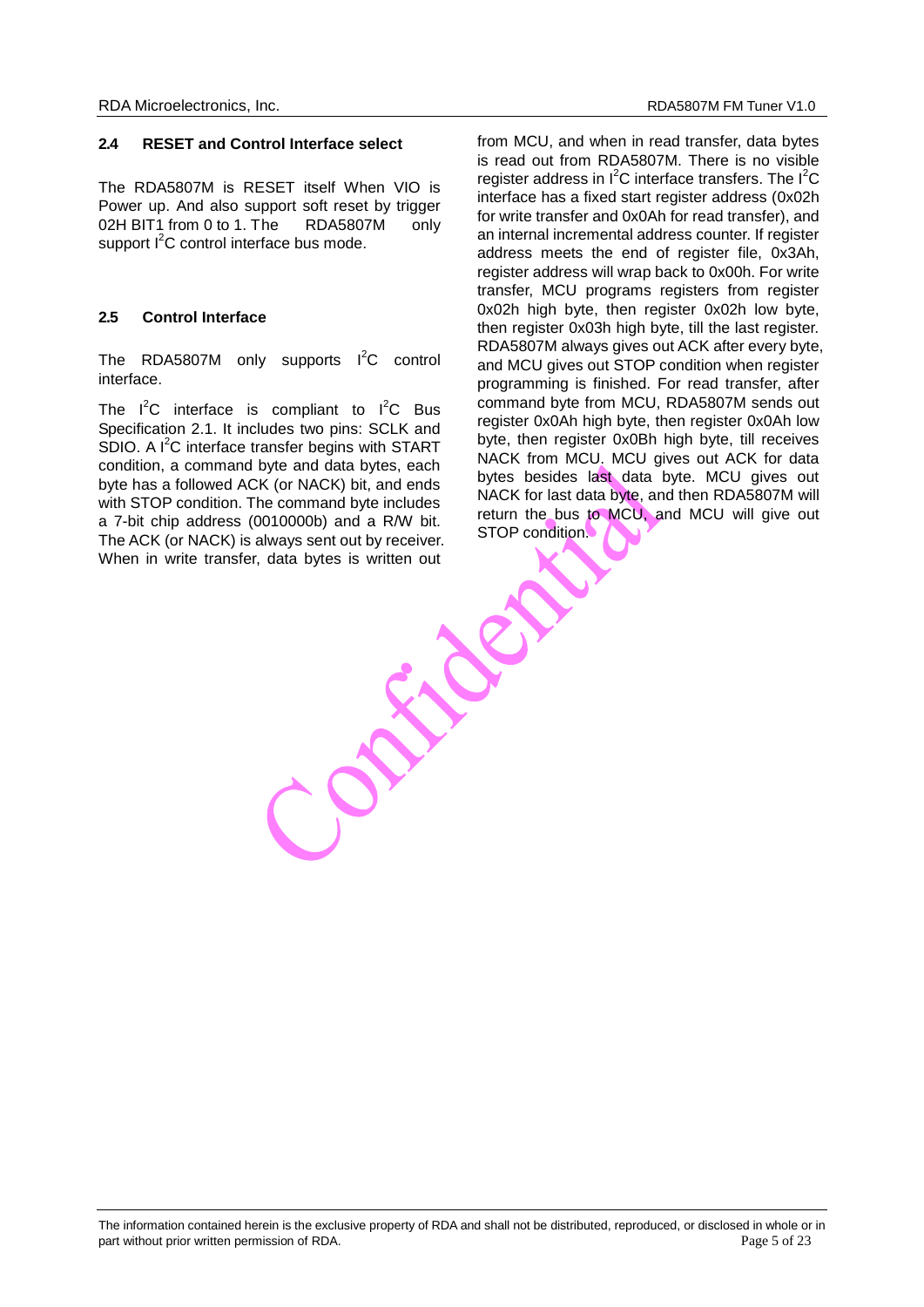## <span id="page-5-0"></span>**3 Electrical Characteristics**

## **Table 3-1 DC Electrical Specification (Recommended Operation Conditions):**

| <b>SYMBOL</b>               | <b>DESCRIPTION</b>                   | <b>MIN</b>  | <b>TYP</b>  | <b>MAX</b> | <b>UNIT</b> |
|-----------------------------|--------------------------------------|-------------|-------------|------------|-------------|
| VDD                         | Supply Voltage                       | 1.8         | 3.0         | 3.3        |             |
| $\mathsf{T}_{\mathsf{amb}}$ | <b>Ambient Temperature</b>           | $-20$       | 27          | $+75$      | °C          |
| $V_{IL}$                    | <b>CMOS Low Level Input Voltage</b>  |             |             | $0.3*VIO$  |             |
| $\mathsf{V}_{\mathsf{IH}}$  | <b>CMOS High Level Input Voltage</b> | $0.7^*$ VIO |             | VIO        |             |
| V <sub>TH</sub>             | <b>CMOS Threshold Voltage</b>        |             | $0.5^*$ VIO |            |             |

## **Table 3-2 DC Electrical Specification (Absolute Maximum Ratings):**

| <b>SYMBOL</b>              | <b>DESCRIPTION</b>           | <b>MIN</b> | <b>TYP</b> | <b>MAX</b> | <b>UNIT</b> |
|----------------------------|------------------------------|------------|------------|------------|-------------|
| VIO                        | Interface Supply Voltage     | $-0.5$     |            | $+3.3$     |             |
| <sup>l</sup> amb           | <b>Ambient Temperature</b>   | $-40$      |            | $+90$      | $^{\circ}C$ |
| <sup>I</sup> IN            | Input Current <sup>(1)</sup> | $-10$      |            | $+10$      | mA          |
| $\mathsf{V}_{\mathsf{IN}}$ | Input Voltage <sup>(1)</sup> | $-0.3$     |            | $VIO+0.3$  |             |
| V <sub>lna</sub>           | LNA FM Input Level           |            |            | $+10$      | dBm         |

Notes:

1. For Pin: SCLK, SDIO

## **Table 3-3 Power Consumption Specification**

(VDD = 3 V,  $T_A = 25^\circ\text{C}$ , unless otherwise specified)

| <b>SYMBOL</b>    | <b>DESCRIPTION</b>            | <b>CONDITION</b>            | <b>TYP</b> | <b>UNIT</b> |
|------------------|-------------------------------|-----------------------------|------------|-------------|
| <b>I</b> VDD     | Supply Current <sup>(1)</sup> | $ENABLE=1$                  | 20         | mA          |
| I <sub>VDD</sub> | Supply Current <sup>(2)</sup> | $ENABLE=1$                  | 21         | mA          |
| <b>I</b> VIO     | Interface Supply Current      | <b>SCLK and RCLK active</b> | 60         | μA          |
| <b>IPD</b>       | Powerdown Current             | $ENABLE = 0$                | 5          | μA          |
| <b>I</b> VIO     | Interface Powerdown Current   | $ENABLE = 0$                | 10         | μA          |

**Notes:**

**1. For strong input signal condition**

**2. For weak input signal condition**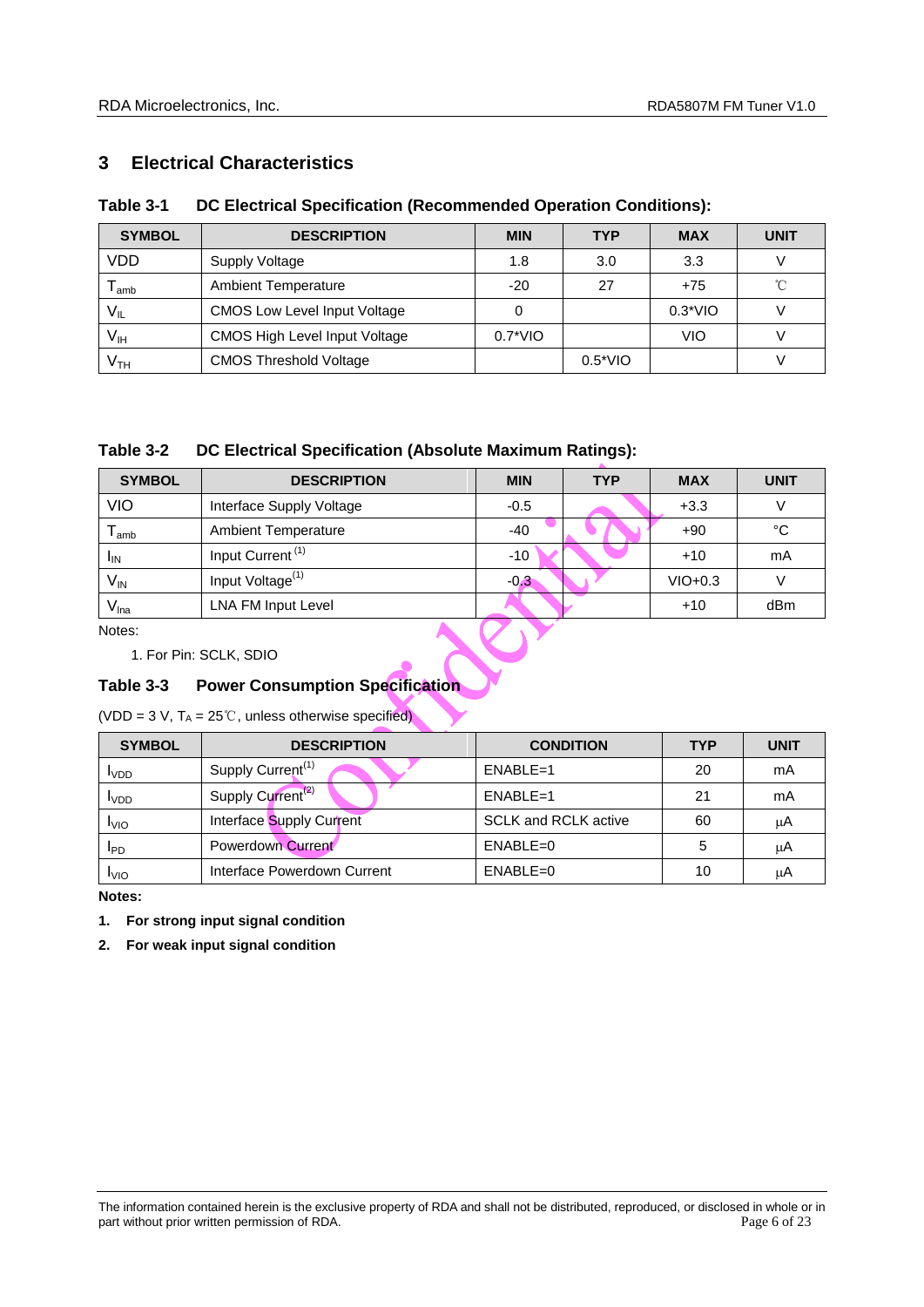## <span id="page-6-0"></span>**4 Receiver Characteristics**

## **Table 4-1 Receiver Characteristics**

(VDD = 3 V,  $T_A$  = 25 °C, unless otherwise specified)

| <b>SYMBOL</b>                      | <b>PARAMETER</b>                        | <b>CONDITIONS</b>    |                       | <b>MIN</b>               | <b>TYP</b>     | <b>MAX</b>                   | <b>UNIT</b> |  |
|------------------------------------|-----------------------------------------|----------------------|-----------------------|--------------------------|----------------|------------------------------|-------------|--|
| <b>General specifications</b>      |                                         |                      |                       |                          |                |                              |             |  |
| $F_{in}$                           | FM Input Frequency Range                | Adjust BAND Register |                       | 50                       |                | 115                          | <b>MHz</b>  |  |
|                                    |                                         |                      | 50MHz                 | $\blacksquare$           | 1.4            | 1.8                          |             |  |
|                                    |                                         |                      | 65MHz                 | $\blacksquare$           | 1.2            | 1.5                          |             |  |
|                                    |                                         |                      | 88MHz                 | $\blacksquare$           | 1.2            | 1.5                          |             |  |
| $V_{rf}$                           | Sensitivity <sup>1,2,3</sup>            | $S/N = 26dB$         | 98MHz                 | $\overline{\phantom{a}}$ | 1.3            | 1.5                          | μV EMF      |  |
|                                    |                                         |                      | 108MHz                | $\blacksquare$           | 1.3            | 1.5                          |             |  |
|                                    |                                         |                      | 115MHz                | - 1                      | 1.3            | 1.8                          |             |  |
| IP3 <sub>in</sub>                  | Input IP3 <sup>4</sup>                  | $AGCD=1$             |                       | 80                       | $\blacksquare$ | $\frac{1}{2}$                | $dB\mu V$   |  |
| $\alpha_{\text{am}}$               | AM Suppression <sup>1,2</sup>           | $m=0.3$              |                       | 60                       |                |                              | dB          |  |
| $\mathbb{S}_{200}$                 | <b>Adjacent Channel Selectivity</b>     |                      | $±200$ KHz            | 50                       | 70             |                              | dB          |  |
| S <sub>400</sub>                   | 400KHz Selectivity                      |                      | $±400$ KHz            | 60                       | 85             | $\blacksquare$               | dB          |  |
|                                    | Audio L/R Output Voltage <sup>1,2</sup> | Volume [3:0] = 1111  |                       |                          | 360            |                              | mV          |  |
| $V_{AFL}$ ; $V_{AFR}$              | (Pins LOUT and ROUT)                    |                      |                       |                          |                |                              |             |  |
| S/N                                | Maximum Signal to Noise                 |                      | Mono <sup>2</sup>     | 55                       | 57             | $\overline{\phantom{a}}$     | dB          |  |
|                                    | Ratio <sup>1,2,3,5</sup>                |                      | Stereo <sup>6</sup>   | 53                       | 55             |                              |             |  |
| $\alpha_{\scriptscriptstyle{SCS}}$ | <b>Stereo Channel Separation</b>        |                      |                       | 35                       | $\blacksquare$ | $\blacksquare$               | dB          |  |
|                                    | Audio Output Loading                    | Single-ended         |                       | 32                       |                |                              | Ω           |  |
| $R_L$                              | Resistance                              |                      |                       |                          |                |                              |             |  |
| <b>THD</b>                         | Audio Total Harmonic                    | Volume[3:0]          | $R_{load} = 1K\Omega$ | $\blacksquare$           | 0.15           | 0.2                          | ℅           |  |
|                                    | Distortion <sup>1,3,6</sup>             | $= 1111$             | $R_{load} = 32\Omega$ | $\blacksquare$           | 0.2            |                              |             |  |
|                                    | Audio Output L/R                        |                      |                       | $\overline{\phantom{a}}$ | $\blacksquare$ | 0.05                         | dB          |  |
| $\alpha_{AOI}$                     | Imbalance <sup>1,6</sup>                |                      |                       |                          |                |                              |             |  |
| $R_{\text{mute}}$                  | Mute Attenuation Ratio <sup>1</sup>     | Volume[3:0]=0000     |                       | 60                       | $\Box$         | $\overline{\phantom{a}}$     | dB          |  |
| <b>BW</b> <sub>audio</sub>         | Audio Response <sup>1</sup>             | 1KHz=0dB             | Low Freq <sup>9</sup> | ä,                       | 100            |                              | Hz          |  |
|                                    |                                         | $\pm 3$ dB point     | <b>High Freq</b>      | $\blacksquare$           | 14             | $\qquad \qquad \blacksquare$ |             |  |
|                                    | Pins FM_IN, LOUT, ROUT                  |                      |                       |                          |                |                              |             |  |
|                                    | Pins FM_IN Input Common                 |                      |                       |                          | 0              |                              | V           |  |
| $V_{\text{com\_rfin}}$             | Mode Voltage                            |                      |                       |                          |                |                              |             |  |
| $V_{\text{com}}$                   | Audio Output Common Mode                |                      |                       | 1.0                      |                |                              | V           |  |
|                                    | Voltage <sup>8</sup>                    |                      |                       |                          | 1.05           | 1.1                          |             |  |

Notes:1. F<sub>in</sub>=65 to 115MHz; F<sub>mod</sub>=1KHz; de-emphasis=75µs; MONO=1; L=R unless noted otherwise;

2.  $\Delta f = 22.5 \text{K} \text{Hz}$ ; 3. B<sub>AF</sub> = 300Hz to 15KHz, RBW <=10Hz; 4.  $|f_2-f_1| > 1$ MHz,  $f_0 = 2x f_1 - f_2$ , AGC disable, F<sub>in</sub>=76 to 108MHz; 5. P<sub>RF</sub>=60to 108MHz, 6.  $\Delta f = 75 \text{K} \text{Hz}$ ,  $\Delta f = 75 \text{K} \text{Hz}$ ,  $\Delta f = 75 \text{K} \text{Hz$ 

 $B = P_{RF} = 60dB_U V;$ <br>
8. At LOUT and ROUT pins

<sup>7.</sup> Measured at  $V_{EMF} = 1$  m V,  $f_{RF} = 65$  to 108MHz<br>9. Adjustable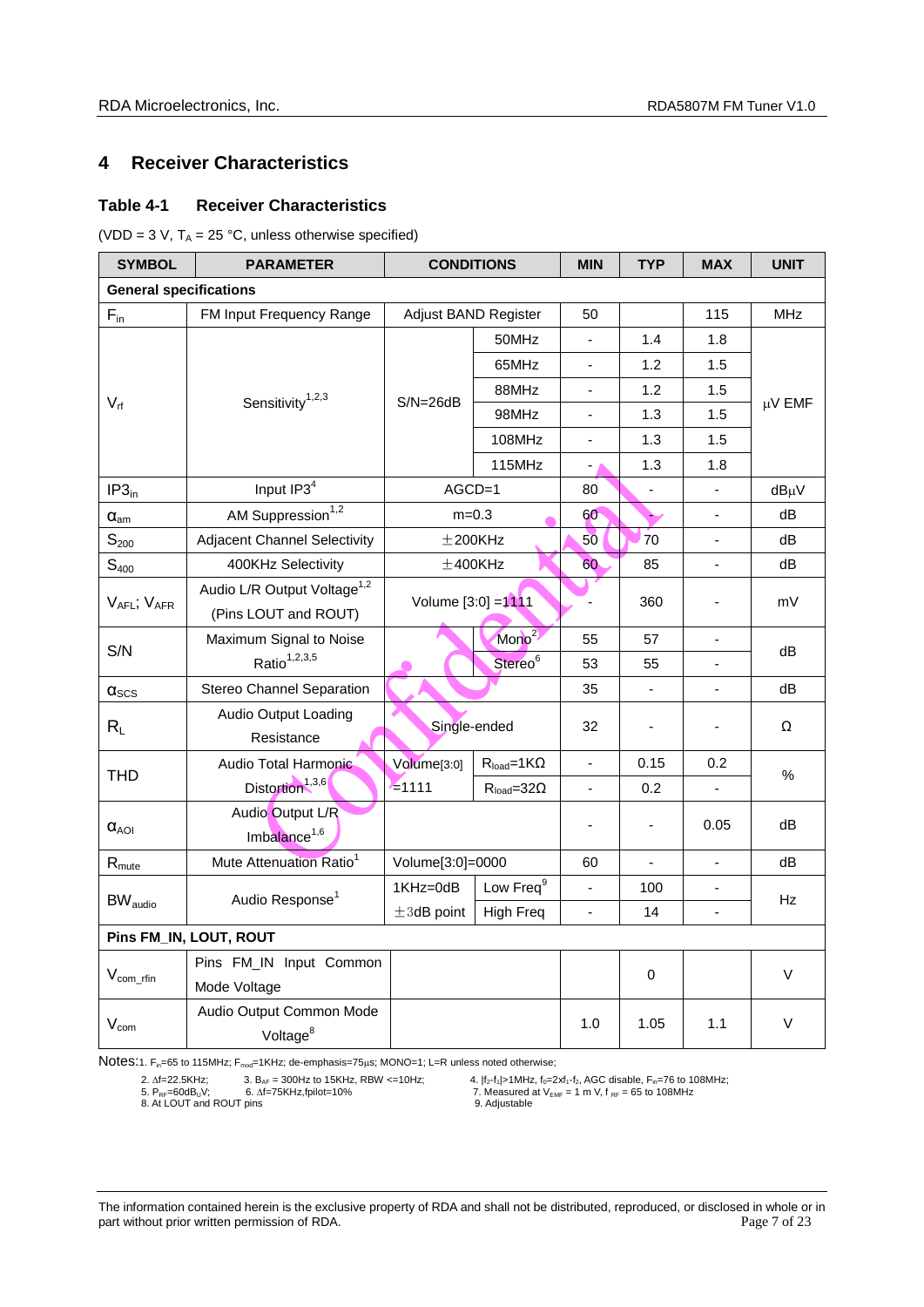## <span id="page-7-0"></span>**5 Serial Interface**

#### <span id="page-7-1"></span>**5.1 I <sup>2</sup>C Interface Timing**

#### **Table 5-1 I <sup>2</sup>C Interface Timing Characteristics**

(VDD = 3 V,  $T_A$  = 25 °C, unless otherwise specified)

| <b>PARAMETER</b>                     | <b>SYMBOL</b>                               | <b>TEST CONDITION</b> | <b>MIN</b>   | <b>TYP</b> | <b>MAX</b> | <b>UNIT</b> |
|--------------------------------------|---------------------------------------------|-----------------------|--------------|------------|------------|-------------|
| <b>SCLK Frequency</b>                | $\mathsf{f}_{\mathsf{scl}}$                 |                       | $\Omega$     |            | 400        | <b>KHz</b>  |
| <b>SCLK High Time</b>                | t <sub>high</sub>                           |                       | 0.6          |            |            | μS          |
| <b>SCLK Low Time</b>                 | $t_{\sf low}$                               |                       | 1.3          |            |            | μS          |
| Setup Time for START Condition       | $\mathsf{t}_{\mathsf{su}:\mathsf{sta}}$     |                       | 0.6          |            |            | μS          |
| <b>Hold Time for START Condition</b> | t <sub>hd:sta</sub>                         |                       | 0.6          |            |            | μS          |
| Setup Time for STOP Condition        | $\mathfrak{t}_{\text{su:sto}}$              |                       | 0.6          |            |            | μS          |
| SDIO Input to SCLK↑ Setup            | $\boldsymbol{\mathrm{t}}_{\mathrm{su:dat}}$ |                       | 100          |            |            | ns          |
| SDIO Input to SCLK I Hold            | $t_{\text{hd:dat}}$                         |                       | $\bf{0}$     |            | 900        | ns          |
| STOP to START Time                   | t <sub>buf</sub>                            |                       | 1.3          |            |            | μS          |
| SDIO Output Fall Time                | $t_{\rm f,out}$                             |                       | $20+0.1Cb$   | ٠          | 250        | ns          |
| SDIO Input, SCLK Rise/Fall Time      | $t_{\text{rim}}$ / $t_{\text{fin}}$         |                       | $20 + 0.1Cb$ |            | 300        | ns          |
| Input Spike Suppression              | $\mathfrak{t}_{\mathsf{sp}}$                |                       |              |            | 50         | ns          |
| SCLK, SDIO Capacitive Loading        | $C_{b}$                                     |                       |              |            | 50         | pF          |
| Digital Input Pin Capacitance        |                                             |                       |              |            | 5          | pF          |









The information contained herein is the exclusive property of RDA and shall not be distributed, reproduced, or disclosed in whole or in part without prior written permission of RDA. Page 8 of 23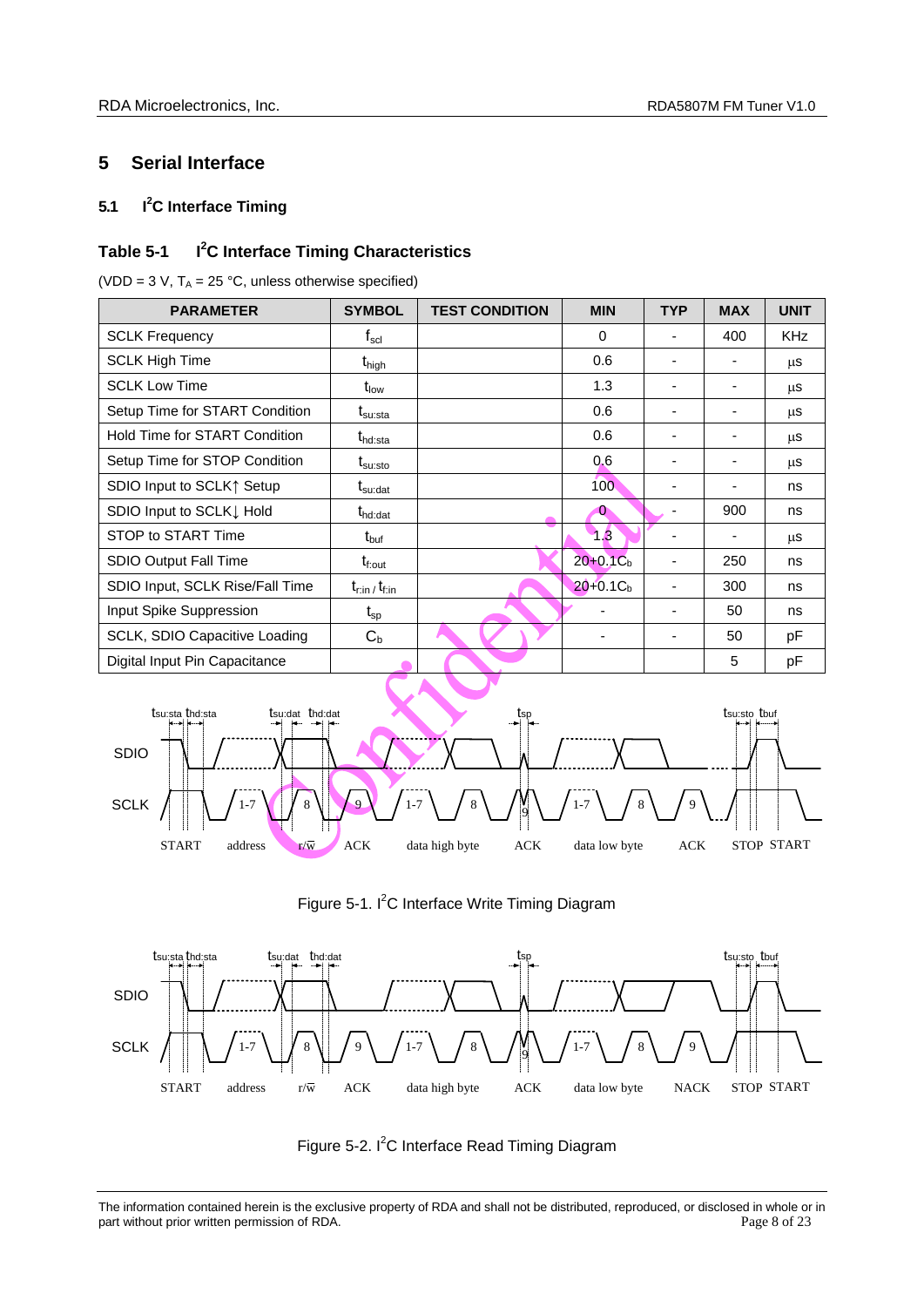## <span id="page-8-0"></span>**6 Register Definition**

| <b>REG</b> | <b>BITS</b>             | <b>NAME</b>                                        | <b>FUNCTION</b>                                                                                                                                                                                                                    | <b>DEFAULT</b>          |
|------------|-------------------------|----------------------------------------------------|------------------------------------------------------------------------------------------------------------------------------------------------------------------------------------------------------------------------------------|-------------------------|
| 00H        | 15:8                    | CHIPID[7:0]                                        | Chip ID.                                                                                                                                                                                                                           | 0x58                    |
| 02H        | 15                      | <b>DHIZ</b>                                        | Audio Output High-Z Disable.<br>$0 = High$ impedance; $1 = Normal$ operation                                                                                                                                                       | $\mathbf 0$             |
|            | 14                      | <b>DMUTE</b>                                       | Mute Disable.<br>$0 = Mute$ ; 1 = Normal operation                                                                                                                                                                                 | $\mathbf 0$             |
|            | 13                      | <b>MONO</b>                                        | <b>Mono Select.</b><br>$0 =$ Stereo; $1 =$ Force mono                                                                                                                                                                              | $\mathbf 0$             |
|            | 12                      | <b>BASS</b>                                        | <b>Bass Boost.</b><br>$0 = Disabled$ ; $1 = Bass boost enabled$                                                                                                                                                                    | $\Omega$                |
|            | 11                      | <b>RCLK</b><br><b>NON-CALIBRATE</b><br><b>MODE</b> | 0=RCLK clock is always supply<br>1=RCLK clock is not always supply when FM<br>work ( when 1, RDA5807M can't directly<br>support -20 °C ~70 °C temperature. Only<br>suppory ±20°C temperature swing from tune<br>point)             | $\overline{\mathbf{0}}$ |
|            | 10                      | <b>RCLK DIRECT INPUT MODE</b>                      | 1=RCLK clock use the directly input mode                                                                                                                                                                                           | $\mathbf 0$             |
|            | 9                       | <b>SEEKUP</b>                                      | Seek Up.<br>$0 =$ Seek down; $1 =$ Seek up                                                                                                                                                                                         | 0                       |
|            | 8                       | <b>SEEK</b>                                        | Seek.<br>$0 =$ Disable stop seek; $1 =$ Enable<br>Seek begins in the direction specified by<br>SEEKUP and ends when a channel is found,<br>or the entire band has been searched.<br>The SEEK bit is set low and the STC bit is set | $\Omega$                |
|            | $\overline{7}$          | <b>SKMODE</b>                                      | high when the seek operation completes.<br><b>Seek Mode</b><br>$0 =$ wrap at the upper or lower band limit and<br>continue seeking<br>$1 = stop$ seeking at the upper or lower band<br>limit                                       | $\Omega$                |
|            | 6:4                     | CLK_MODE[2:0]                                      | 000=32.768kHz<br>001=12Mhz<br>$101 = 24$ Mhz<br>$010=13M$ hz<br>110=26Mhz<br>$011 = 19.2$ Mhz<br>$111 = 38.4$ Mhz                                                                                                                  | 000                     |
|            | $\overline{\mathbf{3}}$ | <b>RDS_EN</b>                                      | <b>RDS/RBDS enable</b><br>If 1, rds/rbds enable                                                                                                                                                                                    | $\overline{\mathbf{0}}$ |
|            | $\overline{\mathbf{2}}$ | <b>NEW_METHOD</b>                                  | New Demodulate Method Enable, can improve<br>the receive sensitivity about 1dB.                                                                                                                                                    | $\overline{\mathbf{0}}$ |
|            | 1                       | SOFT_RESET                                         | Soft reset.<br>If 0, not reset;<br>If 1, reset.                                                                                                                                                                                    | $\mathbf 0$             |

The information contained herein is the exclusive property of RDA and shall not be distributed, reproduced, or disclosed in whole or in part without prior written permission of RDA. part without prior written permission of RDA.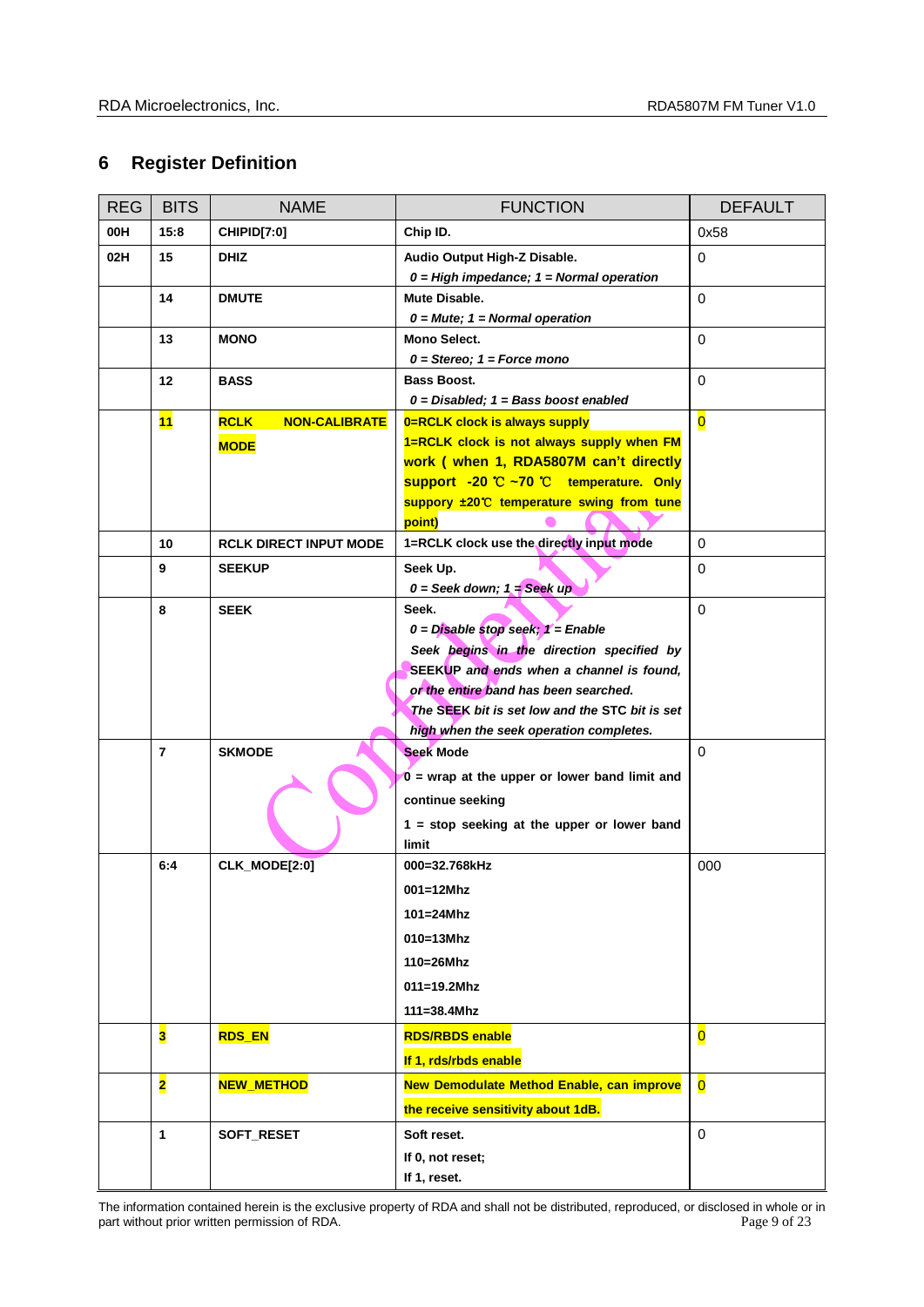| <b>REG</b> | <b>BITS</b> | <b>NAME</b>        | <b>FUNCTION</b>                                       | <b>DEFAULT</b> |
|------------|-------------|--------------------|-------------------------------------------------------|----------------|
|            | $\pmb{0}$   | <b>ENABLE</b>      | Power Up Enable.                                      | $\mathbf 0$    |
|            |             |                    | $0 = Disabeled; 1 = Enabled$                          |                |
| 03H        | 15:6        | <b>CHAN[9:0]</b>   | <b>Channel Select.</b>                                | 0x00           |
|            |             |                    | $BAND = 0$                                            |                |
|            |             |                    | Frequency =                                           |                |
|            |             |                    | Channel Spacing (kHz) x CHAN+ 87.0 MHz                |                |
|            |             |                    | $BAND = 1$ or 2                                       |                |
|            |             |                    | Frequency =                                           |                |
|            |             |                    | Channel Spacing (kHz) x CHAN + 76.0 MHz<br>$BAND = 3$ |                |
|            |             |                    | $Frequency =$                                         |                |
|            |             |                    | Channel Spacing (kHz) x CHAN + 65.0 MHz               |                |
|            |             |                    | CHAN is updated after a seek operation.               |                |
|            | 5           | <b>DIRECT MODE</b> | Directly Control Mode, Only used when test.           | $\mathbf 0$    |
|            | 4           | <b>TUNE</b>        | Tune                                                  | $\mathbf 0$    |
|            |             |                    | $0 = Disable$                                         |                |
|            |             |                    | $1 =$ Enable                                          |                |
|            |             |                    | The tune operation begins when the TUNE bit           |                |
|            |             |                    | is set high. The STC bit is set high when the         |                |
|            |             |                    | tune operation completes.                             |                |
|            |             |                    | The tune bit is reset to low automatically when       |                |
|            |             |                    | the tune operation completes                          |                |
|            | 3:2         | <b>BAND[1:0]</b>   | <b>Band Select.</b>                                   | 00             |
|            |             |                    | $00 = 87 - 108$ MHz (US/Europe)                       |                |
|            |             |                    | $01 = 76 - 91$ MHz (Japan)                            |                |
|            |             |                    | $10 = 76 - 108$ MHz (world wide)                      |                |
|            |             |                    | $11'$ = 65 -76 MHz (East Europe) or 50-65MHz          |                |
|            | 1:0         | <b>SPACE[1:0]</b>  | <b>Channel Spacing.</b>                               | 00             |
|            |             |                    | $00 = 100$ kHz                                        |                |
|            |             |                    | $01 = 200$ kHz                                        |                |
|            |             |                    | $10 = 50$ kHz                                         |                |
|            |             |                    | $11 = 25KHz$                                          |                |
| 04H        | 15          | <b>RSVD</b>        | Reserved                                              | $\mathbf 0$    |
|            | 13:12       | <b>RSVD</b>        | Reserved                                              | 00             |
|            | 11          | DE                 | De-emphasis.                                          | 0              |
|            | 10          | <b>RSVD</b>        | $0 = 75 \,\mu s$ ; 1 = 50 $\mu s$<br>Reserved         |                |
|            | 9           | <b>SOFTMUTE_EN</b> | If 1, softmute enable                                 | $\mathbf{1}$   |
|            | 8           | <b>AFCD</b>        | AFC disable.                                          | $\mathbf 0$    |
|            |             |                    |                                                       |                |
|            |             |                    | If 0, afc work;<br>If 1, afc disabled.                |                |
| 05H        | 15          | INT MODE           | If 0, generate 5ms interrupt;                         | $\mathbf{1}$   |
|            |             |                    | If 1, interrupt last until read reg0CH action         |                |
|            |             |                    |                                                       |                |
|            |             |                    | occurs.                                               |                |

 1 If 0x07h\_bit<9> ( band )=1, 65-76MHz; =0, 50-76MHz

The information contained herein is the exclusive property of RDA and shall not be distributed, reproduced, or disclosed in whole or in part without prior written permission of RDA. part without prior written permission of RDA.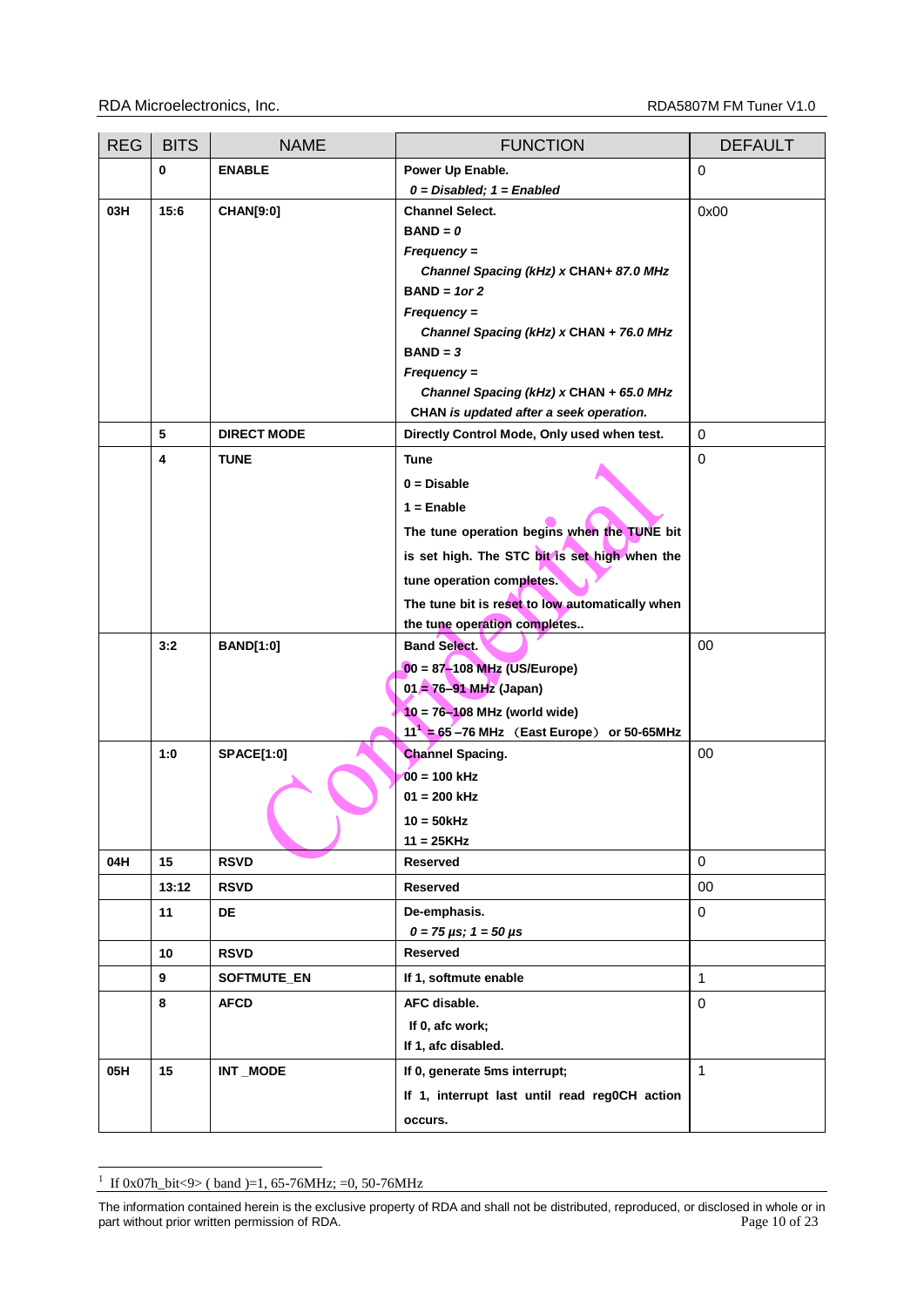| <b>REG</b> | <b>BITS</b>    | <b>NAME</b>              | <b>FUNCTION</b>                                                                   | <b>DEFAULT</b>          |
|------------|----------------|--------------------------|-----------------------------------------------------------------------------------|-------------------------|
|            | 14:12          | <b>RSVD</b>              | <b>Reserved</b>                                                                   | 000                     |
|            | 11:8           | SEEKTH[3:0] <sup>2</sup> | <b>Seek SNR threshold value</b>                                                   | 1000                    |
|            | 5:4            | <b>RSVD</b>              | <b>Resvered</b>                                                                   | 00                      |
|            | 3:0            | <b>VOLUME[3:0]</b>       | <b>DAC Gain Control Bits (Volume).</b>                                            | <b>1111</b>             |
|            |                |                          | 0000=min; 1111=max                                                                |                         |
|            |                |                          | Volume scale is logarithmic                                                       |                         |
|            |                |                          | When 0000, output mute<br>and<br>output                                           |                         |
|            |                |                          | impedance is very large                                                           |                         |
| <b>06H</b> | 15             | <b>RSVD</b>              | reserved                                                                          | $\Omega$                |
|            | 14:13          | OPEN_MODE[1:0]           | Open reserved register mode.                                                      | 00                      |
|            |                |                          | 11=open behind registers writing function                                         |                         |
|            |                |                          | others: only open behind registers reading<br>function                            |                         |
| 07H        | 15             | <b>RSVD</b>              | <b>Reserved</b>                                                                   | $\mathbf{0}$            |
|            | 14:10          | TH_SOFRBLEND[5:0]        | Threshold for noise soft blend setting, unit 2dB                                  | 10000                   |
|            | 9              | <b>65M 50M MODE</b>      | Valid when band[1:0] = $2^\prime$ b11 (0x03H_bit<3:2>)                            | $\overline{\mathbf{1}}$ |
|            |                |                          | $1 = 65 - 76$ MHz;                                                                |                         |
|            |                |                          |                                                                                   |                         |
|            |                |                          | $0 = 50 - 76$ MHz.                                                                |                         |
|            | 8              | <b>RSVD</b>              | <b>Reserved</b>                                                                   | $\mathbf{0}$            |
|            | 7:2            | SEEK_TH_OLD <sup>3</sup> | Seek threshold for old seek mode, Valid when                                      | 000000                  |
|            |                |                          | Seek_Mode=001                                                                     |                         |
|            | $\blacksquare$ | <b>SOFTBLEND EN</b>      | If 1, Softblend enable                                                            | $\overline{\mathbf{1}}$ |
|            | $\mathbf 0$    | <b>FREQ MODE</b>         | If 1, then freq setting changed.                                                  | $\mathbf{0}$            |
|            |                |                          | Freq = $76000$ (or 87000) kHz + freq_direct (08H)                                 |                         |
|            |                |                          | kHz.                                                                              |                         |
| 0AH        | 15             | <b>RDSR</b>              | <b>RDS</b> ready                                                                  | $\overline{\mathbf{0}}$ |
|            |                |                          | $0 = No RDS/RBDS$ group ready(default)                                            |                         |
|            |                |                          | $1 =$ New RDS/RBDS group ready                                                    |                         |
|            | 14             | <b>STC</b>               | Seek/Tune Complete.                                                               | $\mathbf 0$             |
|            |                |                          | $0 = Not complete$                                                                |                         |
|            |                |                          | $1 =$ Complete                                                                    |                         |
|            |                |                          | The seek/tune complete flag is set when the                                       |                         |
|            |                |                          | seek or tune operation completes.                                                 |                         |
|            | 13             | SF                       | Seek Fail.                                                                        | 0                       |
|            |                |                          | $0 =$ Seek successful; $1 =$ Seek failure                                         |                         |
|            |                |                          | The seek fail flag is set when the seek                                           |                         |
|            |                |                          | operation fails to find a channel with an RSSI<br>level greater than SEEKTH[5:0]. |                         |
|            | 12             | <b>RDSS</b>              | <b>RDS Synchronization</b>                                                        | $\overline{\mathbf{0}}$ |
|            |                |                          | 0 = RDS decoder not synchronized(default)                                         |                         |
|            |                |                          | 1 = RDS decoder synchronized                                                      |                         |
|            |                |                          |                                                                                   |                         |
|            |                |                          | <b>Available only in RDS Verbose mode</b>                                         |                         |
|            | 11             | BLK_E                    | When RDS enable:                                                                  | $\mathbf 0$             |

 $\overline{a}$ 

<sup>2</sup> This value is SNR threshold for seeking, and the default value 1000 is about 32dB SNR.<br><sup>3</sup> 0x20H\_bit<14:12>, Seek\_Mode register. Default value is 000; When = 001, will add the 5802E seek mode.

The information contained herein is the exclusive property of RDA and shall not be distributed, reproduced, or disclosed in whole or in part without prior written permission of RDA. part without prior written permission of RDA.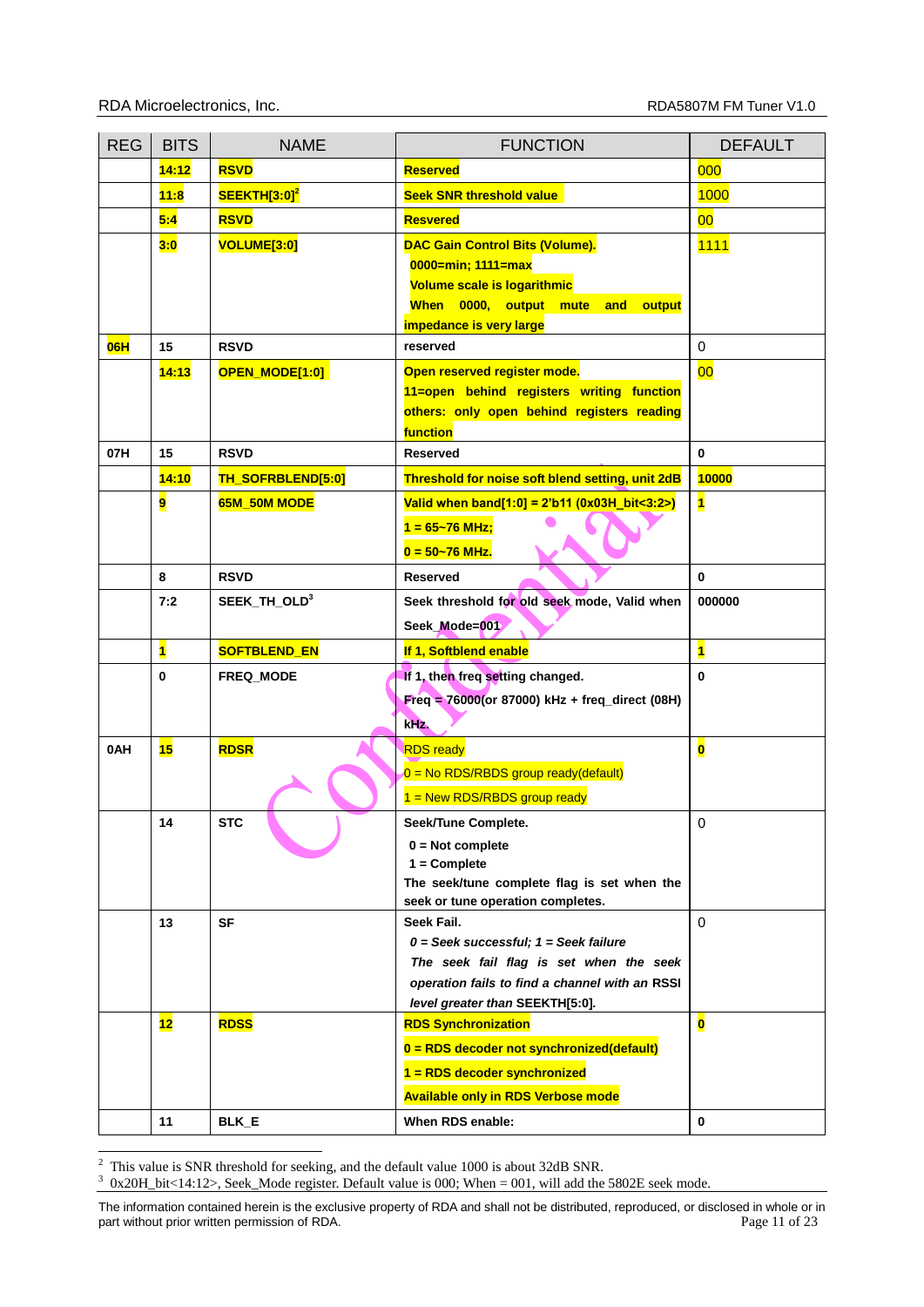| <b>REG</b> | <b>BITS</b>    | <b>NAME</b>       | <b>FUNCTION</b>                                   | <b>DEFAULT</b> |
|------------|----------------|-------------------|---------------------------------------------------|----------------|
|            |                |                   | 1 = Block E has been found                        |                |
|            |                |                   | $0 = no Block E$ has been found                   |                |
|            | 10             | <b>ST</b>         | Stereo Indicator.                                 | $\mathbf{1}$   |
|            |                |                   | $0 =$ Mono; $1 =$ Stereo                          |                |
|            | 9:0            | READCHAN[9:0]     | Read Channel.                                     | 8'h00          |
|            |                |                   | $BAND = 0$<br>Frequency = Channel Spacing (kHz) x |                |
|            |                |                   | READCHAN[9:0]+ 87.0 MHz                           |                |
|            |                |                   | $BAND = 1$ or 2                                   |                |
|            |                |                   | Frequency = Channel Spacing (kHz) x               |                |
|            |                |                   | READCHAN[9:0]+ 76.0 MHz<br>$BAND = 3$             |                |
|            |                |                   | Frequency = Channel Spacing (kHz) x               |                |
|            |                |                   | READCHAN[9:0]+ 65.0 MHz                           |                |
|            |                |                   | READCHAN[9:0] is updated after a tune or          |                |
|            | 15:9           |                   | seek operation.                                   | $\mathbf 0$    |
| 0BH        |                | <b>RSSI[6:0]</b>  | RSSI.<br>$000000 = min$                           |                |
|            |                |                   | $111111 = max$                                    |                |
|            |                |                   | RSSI scale is logarithmic.                        |                |
|            | 8              | <b>FM TRUE</b>    | $1 =$ the current channel is a station            | 0              |
|            |                |                   | $0 =$ the current channel is not a station        |                |
|            | $\overline{7}$ | FM_READY          | 1=ready                                           | 0              |
|            |                |                   | 0=not ready                                       |                |
|            | <6:5>          | reserved          |                                                   | $\Omega$       |
|            | <4>            | ABCD_E            | 1= the block id of register 0cH,0dH,0eH,0fH is E  |                |
|            |                |                   | 0= the block id of register 0cH, 0dH, 0eH,0fH is  |                |
|            |                |                   | A, B, C, D                                        |                |
|            | <3:2>          | BLERA[1:0]        | Block Errors Level of RDS_DATA_0, and is          |                |
|            |                |                   | always read as Errors Level of RDS BLOCK A        |                |
|            |                |                   | (in RDS mode) or BLOCK E (in RBDS mode            |                |
|            |                |                   | when ABCD_E flag is 1)                            |                |
|            |                |                   | 00= 0 errors requiring correction                 |                |
|            |                |                   | 01=1~2 errors requiring correction                |                |
|            |                |                   | 10=3~5 errors requiring correction                |                |
|            |                |                   | 11= 6+ errors or error in checkword, correction   |                |
|            |                |                   | not possible.                                     |                |
|            |                |                   | Available only in RDS Verbose mode                |                |
|            | 1:0            | <b>BLERB[1:0]</b> | Block Errors Level of RDS_DATA_1, and is          |                |
|            |                |                   | always read as Errors Level of RDS BLOCK B        |                |
|            |                |                   | (in RDS mode ) or E (in RBDS mode when            |                |
|            |                |                   | ABCD_E flag is 1).                                |                |
|            |                |                   | 00= 0 errors requiring correction                 |                |
|            |                |                   | 01=1~2 errors requiring correction                |                |
|            |                |                   | 10=3~5 errors requiring correction                |                |

The information contained herein is the exclusive property of RDA and shall not be distributed, reproduced, or disclosed in whole or in part without prior written permission of RDA. part without prior written permission of RDA.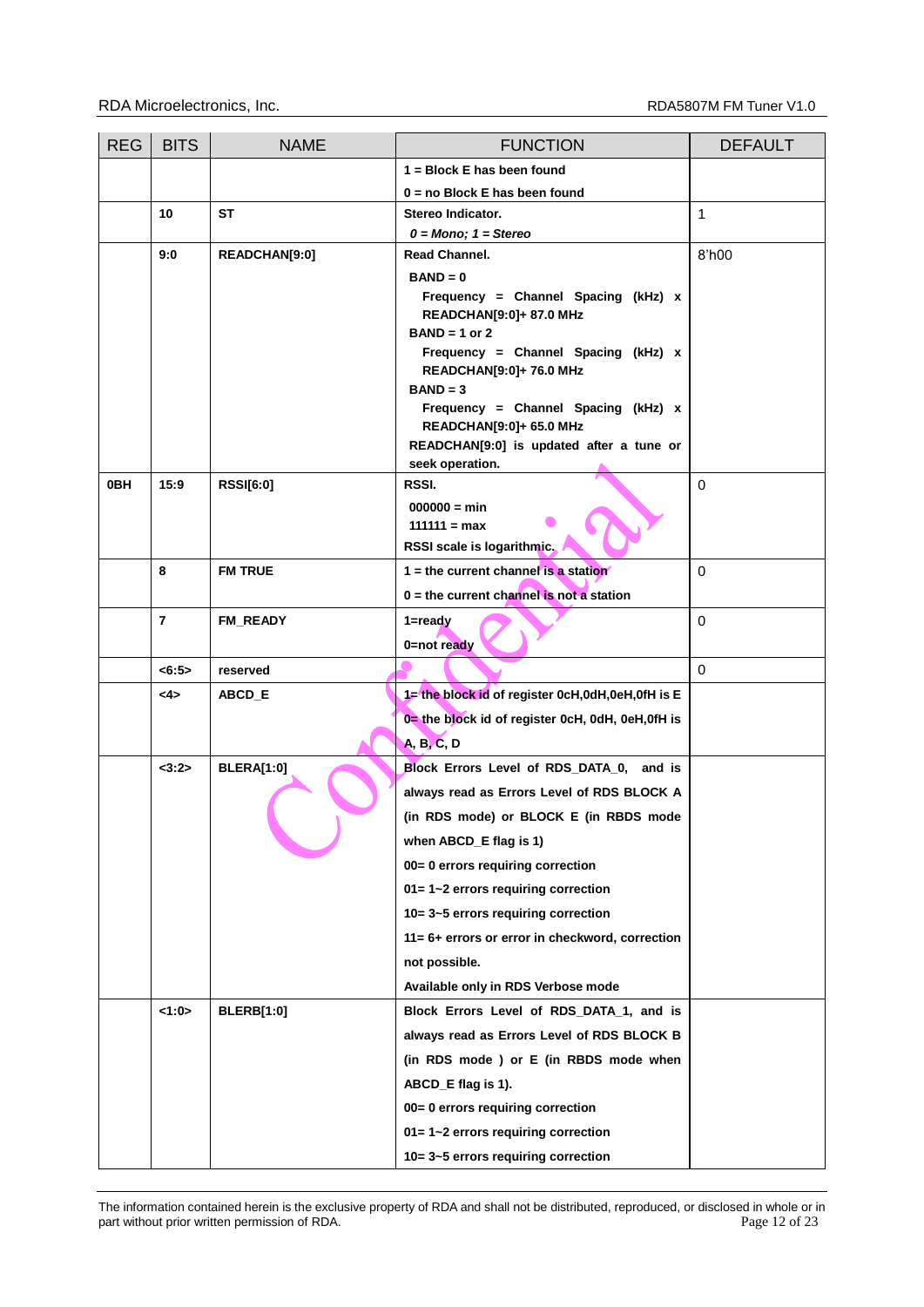| <b>REG</b>      | <b>BITS</b> | <b>NAME</b>       | <b>FUNCTION</b>                                 | <b>DEFAULT</b> |
|-----------------|-------------|-------------------|-------------------------------------------------|----------------|
|                 |             |                   | 11= 6+ errors or error in checkword, correction |                |
|                 |             |                   | not possible.                                   |                |
|                 |             |                   | Available only in RDS Verbose mode              |                |
| 0CH             | <15:0>      | <b>RDSA[15:0]</b> | BLOCK A (in RDS mode) or BLOCK E (in            | 16'h5803       |
|                 |             |                   | RBDS mode when ABCD E flag is 1)                |                |
| 0 <sub>DH</sub> | <15:0>      | <b>RDSB[15:0]</b> | BLOCK B (in RDS mode) or BLOCK E (in            | 16'h5804       |
|                 |             |                   | RBDS mode when ABCD_E flag is 1)                |                |
| 0EH             | <15:0>      | <b>RDSC[15:0]</b> | BLOCK C (in RDS mode) or BLOCK E (in            | 16'h5808       |
|                 |             |                   | RBDS mode when ABCD E flag is 1)                |                |
| 0FH             | <15:0>      | <b>RDSD[15:0]</b> | BLOCK D (in RDS mode) or BLOCK E (in            | 16'h5804       |
|                 |             |                   | RBDS mode when ABCD E flag is 1)                |                |

Consideration

The information contained herein is the exclusive property of RDA and shall not be distributed, reproduced, or disclosed in whole or in part without prior written permission of RDA. **Page 13** of 23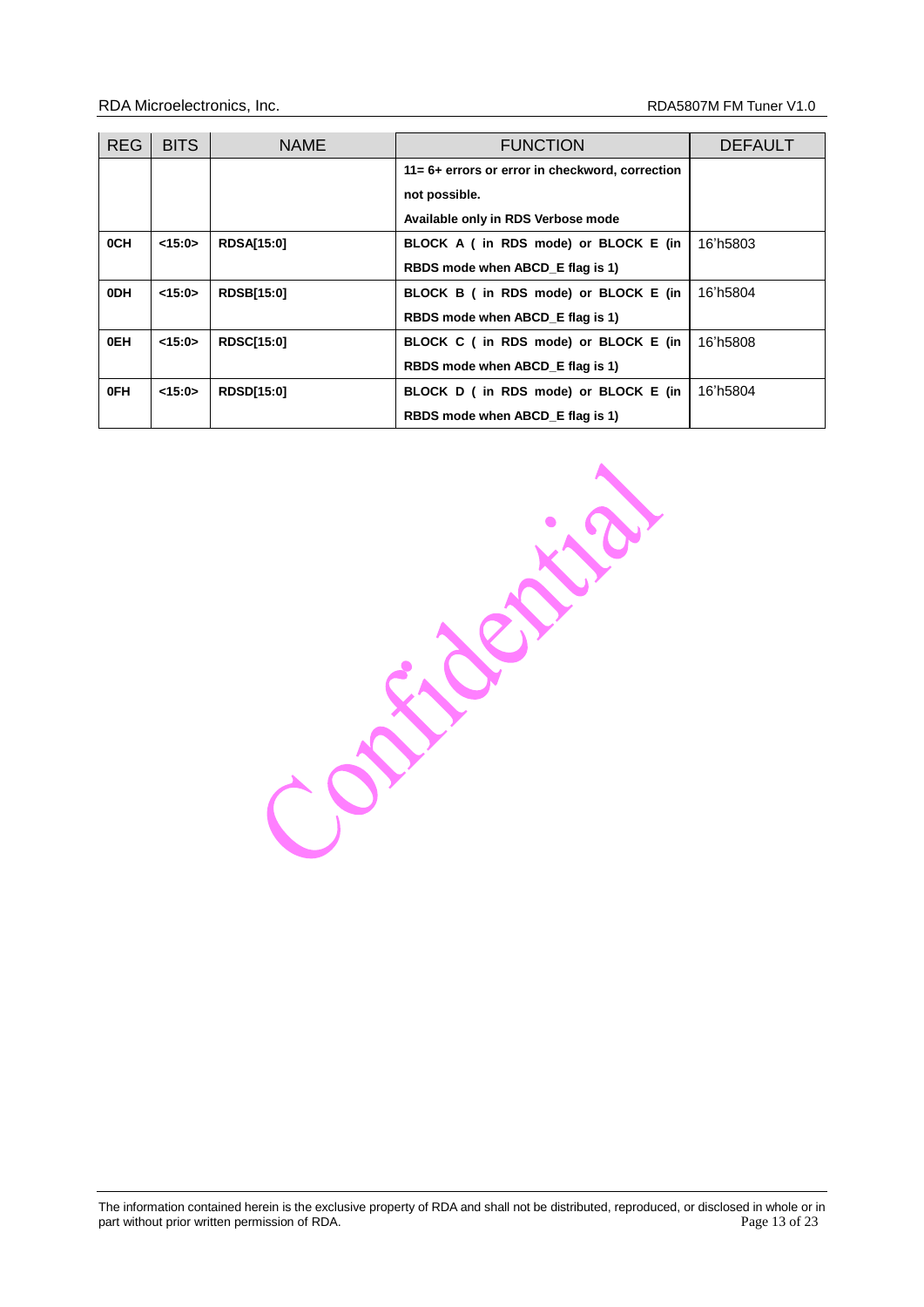## <span id="page-13-0"></span>**7 Pins Description**



Figure 7-1. RDA5807M Top View

| Table 7-1 | <b>RDA5807M Pins Description</b> |  |
|-----------|----------------------------------|--|
|           |                                  |  |

| <b>SYMBOL</b> | <b>PIN</b>     | <b>DESCRIPTION</b>                   |
|---------------|----------------|--------------------------------------|
| <b>GND</b>    | 1, 3, 8        | Ground. Connect to ground plane      |
|               |                | on PCB                               |
| FM_IN         | $\overline{2}$ | LNA dual input port.                 |
| <b>RCLK</b>   | 6              | 32.768KHz crystal oscillator<br>and  |
|               |                | reference clock input                |
| <b>SDIO</b>   | 5              | Data input/output for serial control |
|               |                | bus                                  |
| <b>SCLK</b>   | 4              | Clock input for serial control bus   |
| <b>VDD</b>    |                | Power supply                         |
| ROUT, LOUT    | 9,10           | Right/Left audio output              |

The information contained herein is the exclusive property of RDA and shall not be distributed, reproduced, or disclosed in whole or in part without prior written permission of RDA. <br>
Page 14 of 23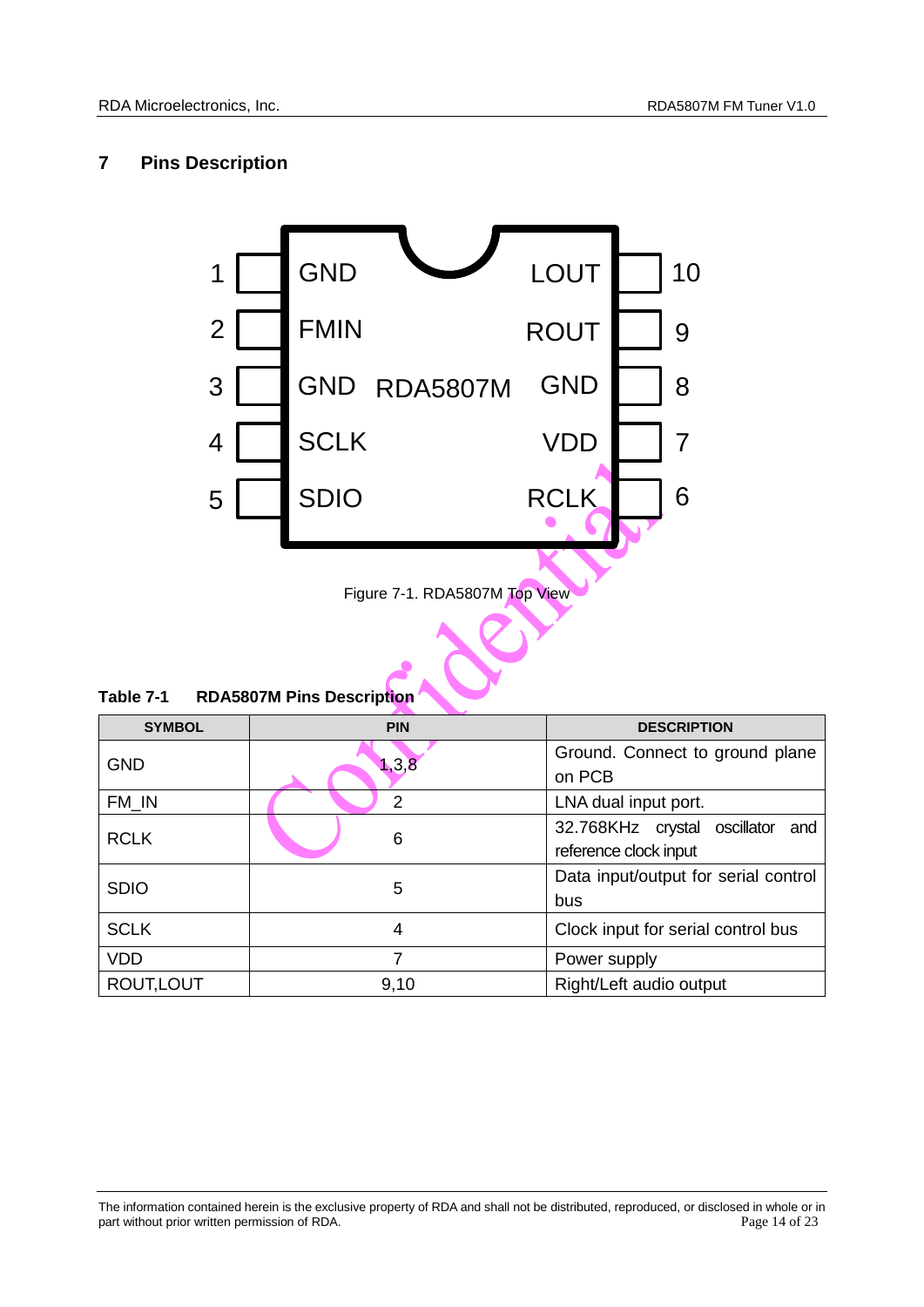

**Table 7-2 Internal Pin Configuration**

The information contained herein is the exclusive property of RDA and shall not be distributed, reproduced, or disclosed in whole or in part without prior written permission of RDA. part without prior written permission of RDA.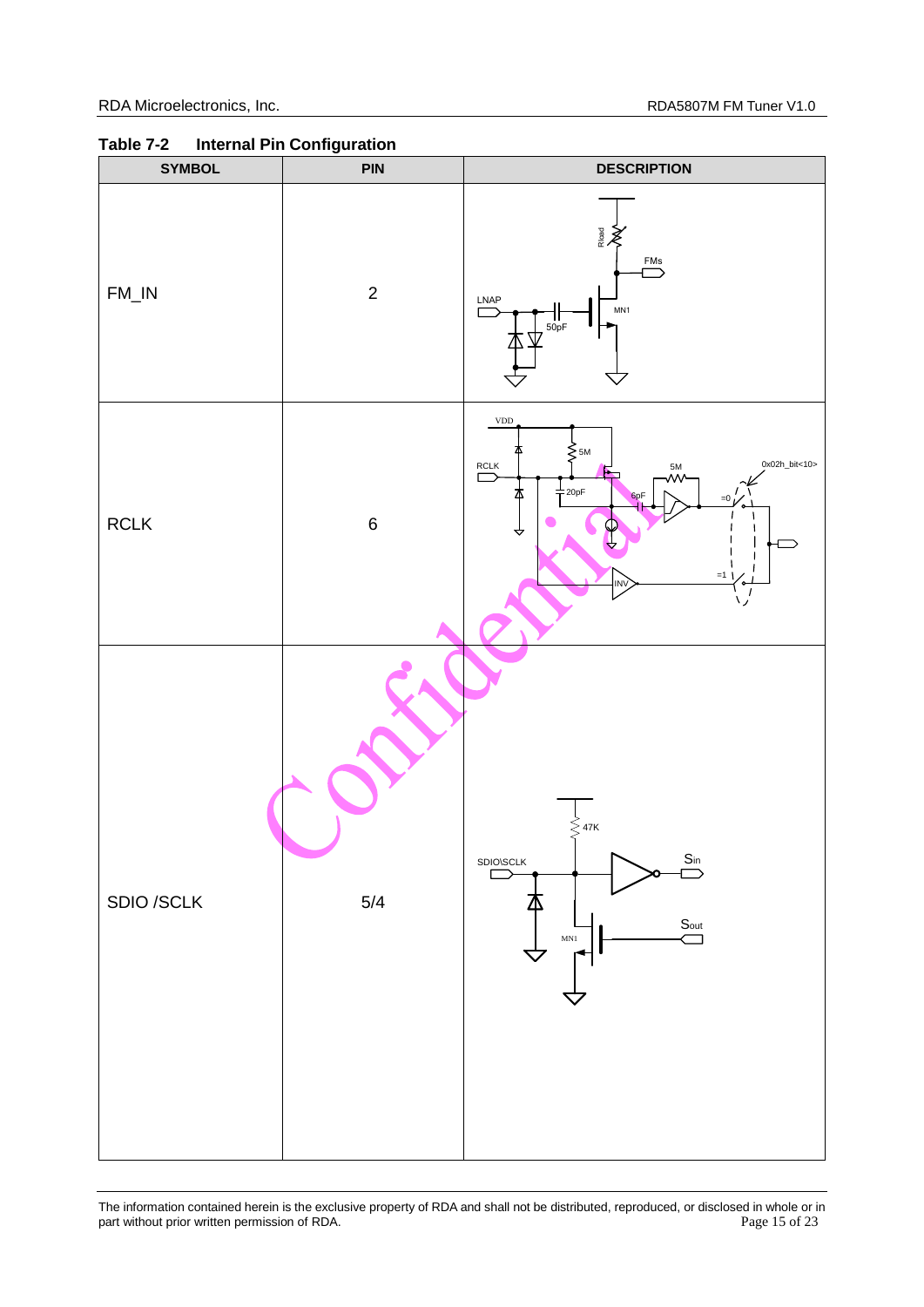## <span id="page-15-0"></span>**8 Application Diagram**

## <span id="page-15-1"></span>**8.1 Audio Loading Resistance Larger than 32Ω & TCXO Application:**





## **8.1.1 Bill of Materials:**

| 8.1.1<br><b>Bill of Materials:</b> |                 |                                 |                 |
|------------------------------------|-----------------|---------------------------------|-----------------|
| <b>COMPONENT</b>                   | <b>VALUE</b>    | <b>DESCRIPTION</b>              | <b>SUPPLIER</b> |
| U1                                 | <b>RDA5807M</b> | <b>Broadcast FM Radio Tuner</b> | <b>RDA</b>      |
| J <sub>1</sub>                     |                 | Common 32Ω Resistance Headphone |                 |
| L1/C1                              | 100nH/22pF      | LC Chock for FM_IN Input        | Murata          |
| C3, C4                             | $125\mu F$      | Audio AC Couple Capacitors      | Murata          |
| C <sub>2</sub>                     | 22nF            | Power Supply Bypass Capacitor   | Murata          |
| F1/F2                              | 1.5K@100MHz     | <b>FM Band Ferrite</b>          | Murata          |

The information contained herein is the exclusive property of RDA and shall not be distributed, reproduced, or disclosed in whole or in part without prior written permission of RDA. **Page 16 of 23** extending the state of 23 and 23 extending the state of 23 and 23 and 24 and 25 and 26 and 26 and 26 and 26 and 26 and 26 and 26 and 26 and 26 and 26 and 26 and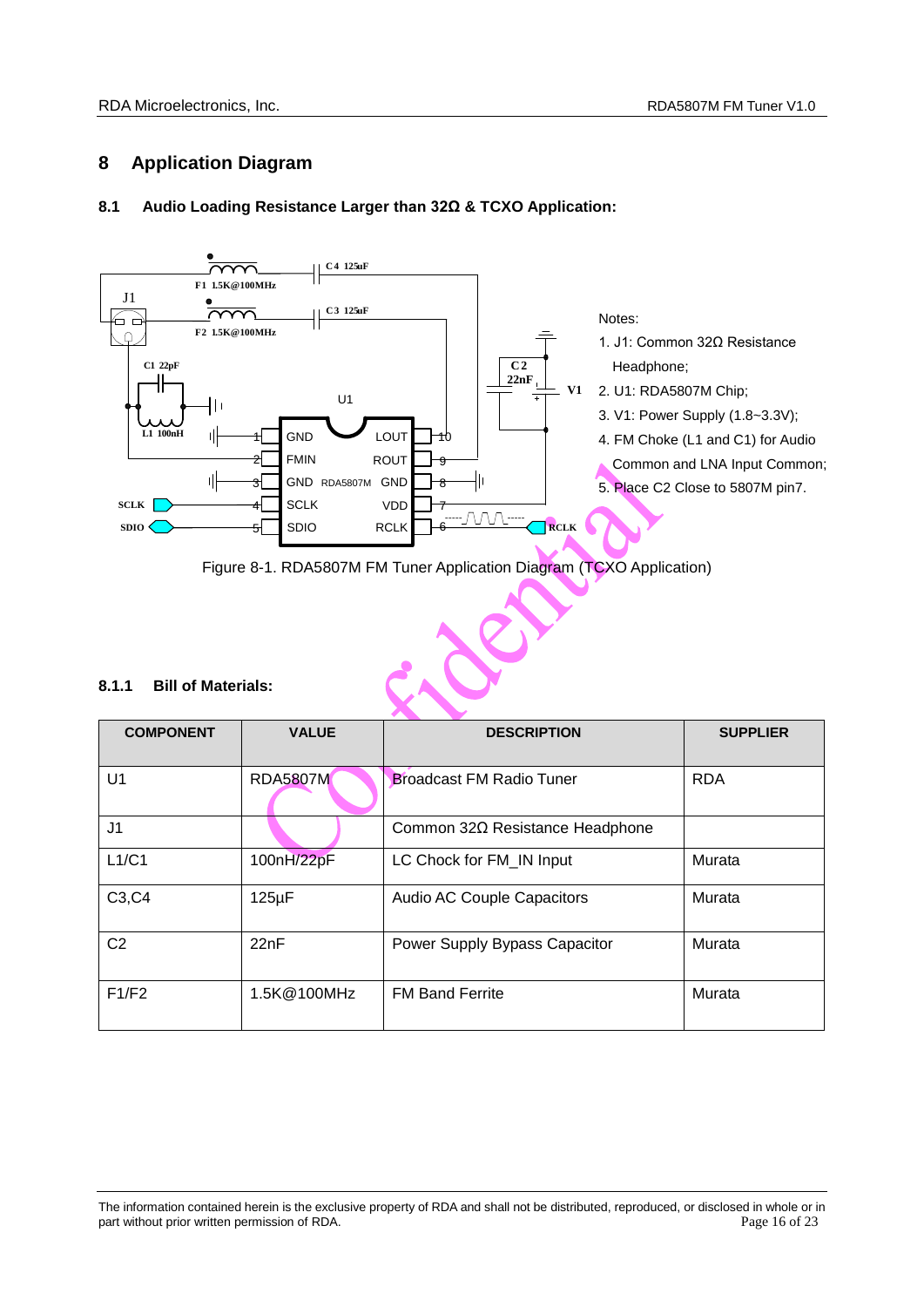

## **8.2 Audio Loading Resistance Lower than 32Ω & DCXO Application:**



#### <span id="page-16-0"></span>**8.2.1 Bill of Materials:**

| <b>COMPONENT</b>                | <b>VALUE</b>         | <b>DESCRIPTION</b>                | <b>SUPPLIER</b> |
|---------------------------------|----------------------|-----------------------------------|-----------------|
| U <sub>1</sub>                  | <b>RDA5807M</b>      | <b>Broadcast FM Radio Tuner</b>   | <b>RDA</b>      |
| J <sub>1</sub>                  |                      | Common 32Ω Resistance Headphone   |                 |
| L1/C1                           | 100nH/22pF           | LC Chock for FM IN Input          | Murata          |
| C <sub>3</sub> , C <sub>4</sub> | $125$ <sub>u</sub> F | <b>Audio AC Couple Capacitors</b> | Murata          |
| C <sub>2</sub>                  | 22nF                 | Power Supply Bypass Capacitor     | Murata          |
| F1/F2                           | 1.5K@100MHz          | <b>FM Band Ferrite</b>            | Murata          |

The information contained herein is the exclusive property of RDA and shall not be distributed, reproduced, or disclosed in whole or in part without prior written permission of RDA. Page 17 of 23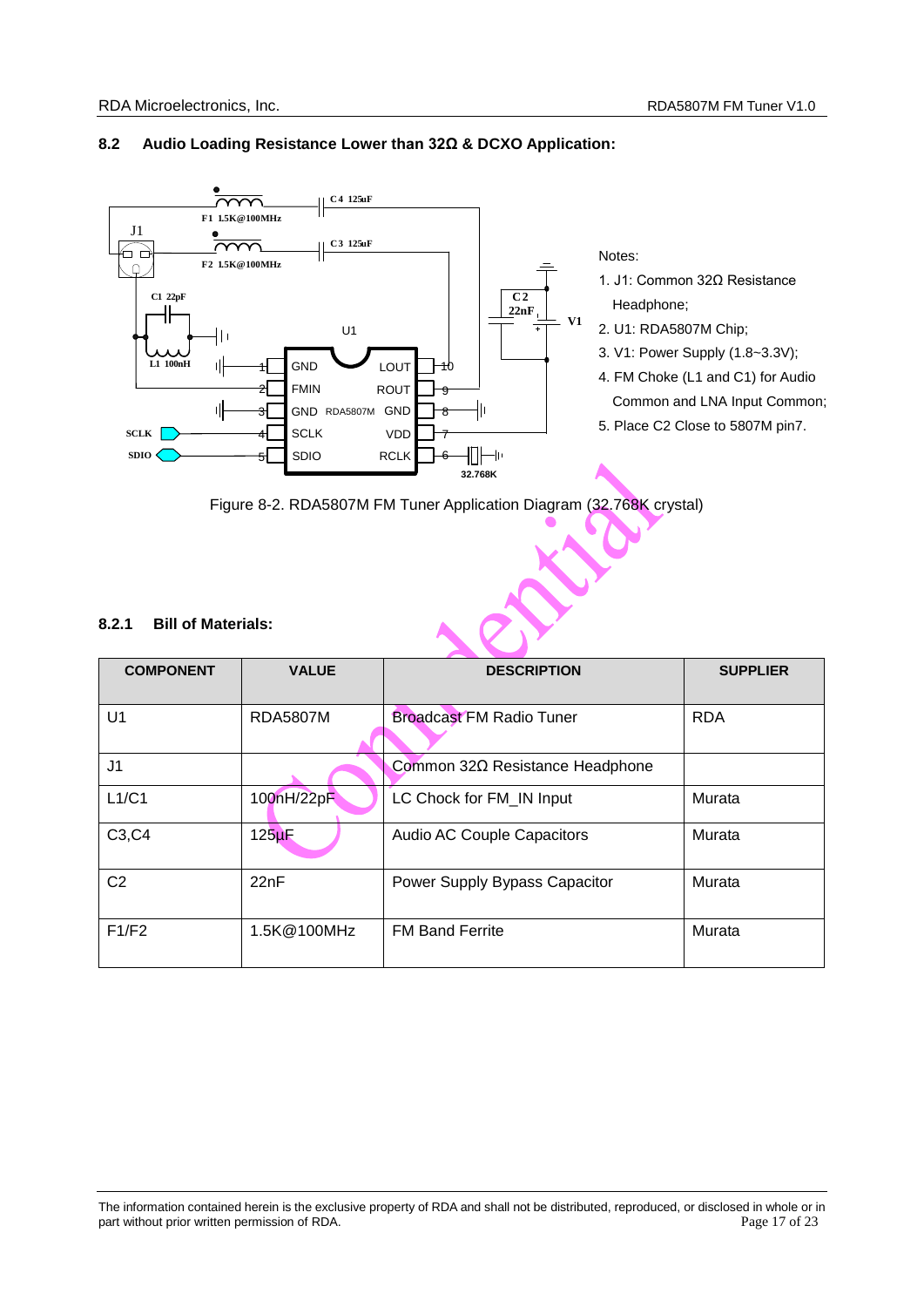## <span id="page-17-0"></span>**9 Physical Dimension**

*Figure 9-1* illustrates the package details for the RDA5807M. The package is lead-free and RoHS-compliant.



Figure 9-1. 10-Pin MSOP

The information contained herein is the exclusive property of RDA and shall not be distributed, reproduced, or disclosed in whole or in part without prior written permission of RDA. <br>
Page 18 of 23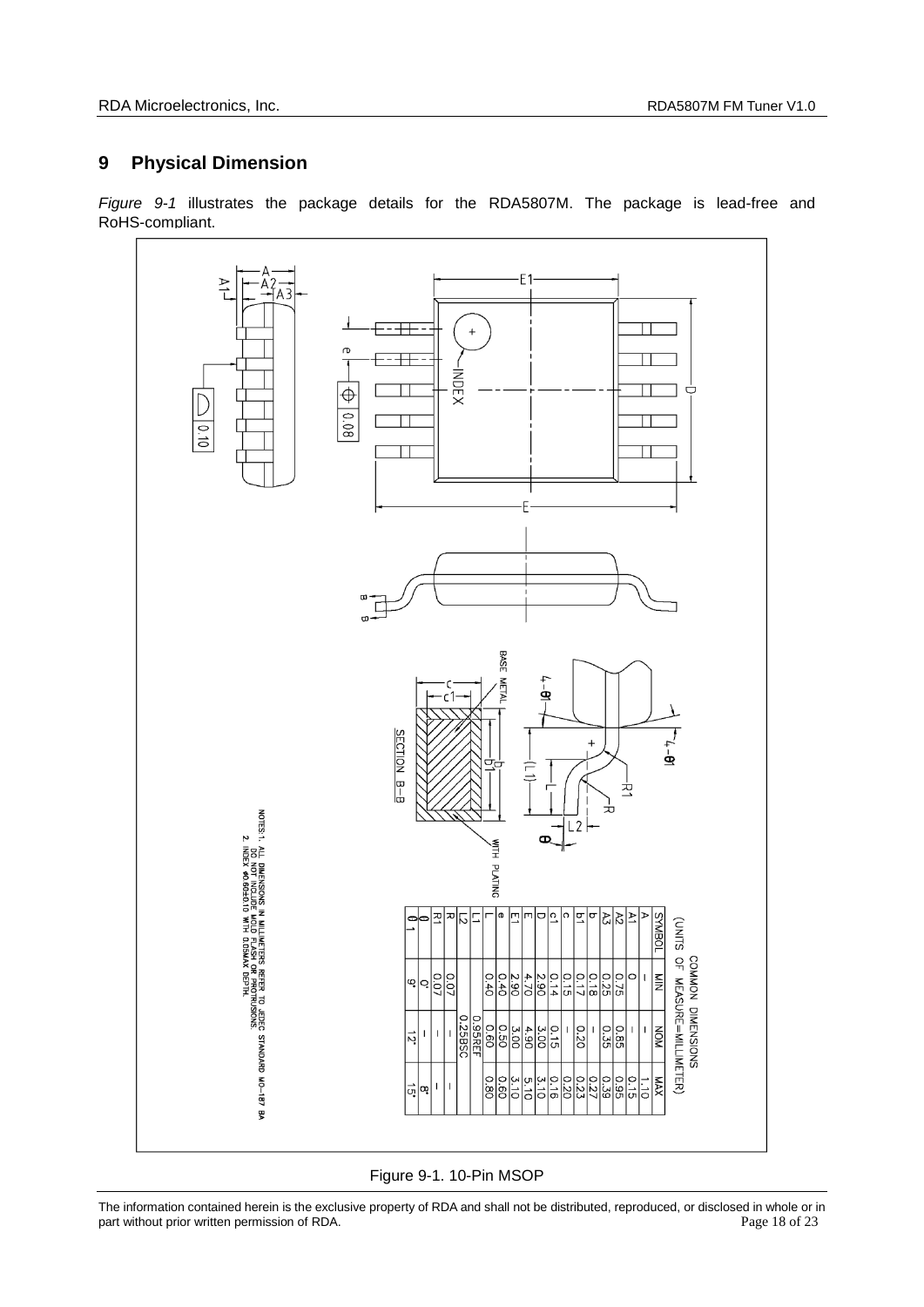## <span id="page-18-0"></span>**10 PCB Land Pattern**



## **Figure 10-1.Classification Reflow Profile**

| <b>Profile Feature</b>                         | <b>Sn-Pb Eutectic Assembly</b> | <b>Pb-Free Assembly</b> |
|------------------------------------------------|--------------------------------|-------------------------|
| Average Ramp-Up Rate                           | 3 °C/second max.               | 3 °C/second max.        |
| $(T_{\text{Smax}}$ to $T_{\text{p}})$          |                                |                         |
| <b>Preheat</b>                                 |                                |                         |
| -Temperature Min (T <sub>smin</sub> )          | $100^{\circ}$ C                | 150 $\degree$ C         |
| -Temperature Max (T <sub>smax</sub> )          | 100 $\degree$ C                | 200 °C                  |
| -Time $(t_{\text{smin}}$ to $t_{\text{smax}})$ | 60-120 seconds                 | 60-180 seconds          |
| Time maintained above:                         |                                |                         |
| -Temperature $(T_L)$                           | 183 °C                         | $217^{\circ}$ C         |
| -Time $(tL)$                                   | 60-150 seconds                 | 60-150 seconds          |
| Peak / Classification<br>Temperature $(T_p)$   | See Table-II                   | See Table-III           |
| Time within $5^{\circ}$ C of actual            | 10-30 seconds                  | 20-40 seconds           |
| Peak Temperature $(t_0)$                       |                                |                         |
| Ramp-Down Rate                                 | 6 °C/second max.               | 6 °C/seconds max.       |
| Time 25 °C to Peak<br>Temperature              | 6 minutes max.                 | 8 minutes max.          |

## **Table-I Classification Reflow Profiles**

The information contained herein is the exclusive property of RDA and shall not be distributed, reproduced, or disclosed in whole or in part without prior written permission of RDA. part without prior written permission of RDA.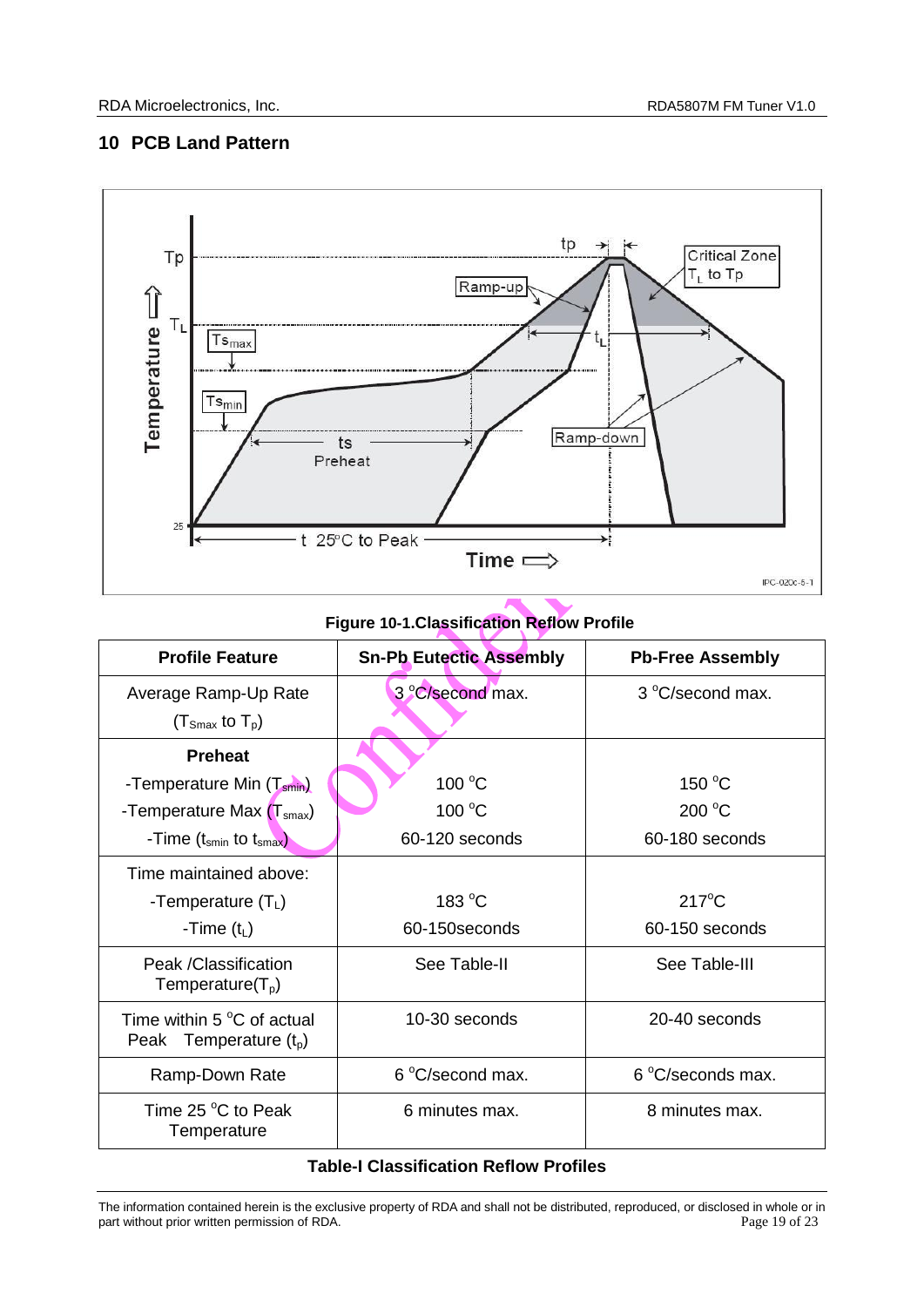| <b>Package Thickness</b> | Volume mm <sup>3</sup><br>$<$ 350 | Volume mm <sup>3</sup><br>$\geqslant$ 350 |
|--------------------------|-----------------------------------|-------------------------------------------|
| $<$ 2.5mm                | $240 + 0/ -5$ °C                  | $225 + 0/ -5$ °C                          |
| $\geq$ 2.5mm             | $225 + 0/-5$ °C                   | $225 + 0/ -5$ °C                          |

## **Table – II SnPb Eutectic Process – Package Peak Reflow Temperatures**

| Package<br><b>Thickness</b> | Volume mm <sup>3</sup><br>$350$ | Volume $mm3$<br>350-2000 | Volume mm <sup>3</sup><br>$>$ 2000 |
|-----------------------------|---------------------------------|--------------------------|------------------------------------|
| $<$ 1.6mm                   | $260 + 0 °C$ *                  | $260 + 0 °C$             | $260 + 0 °C$ *                     |
| $1.6$ mm $- 2.5$ mm         | $260 + 0 °C$                    | $250 + 0 °C$             | $245 + 0$ °C *                     |
| $\geq$ 2.5mm                | $250 + 0 °C$ *                  | $245 + 0 °C^*$           | $245 + 0 °C$ *                     |

**\***Tolerance : The device manufacturer/supplier **shall** assure process compatibility up to and including the stated classification temperature(this mean Peak reflow temperature +  $0^{\circ}$ C. For example  $260+0\degree C$  ) at the rated MSL Level.

## **Table – III Pb-free Process – Package Classification Reflow Temperatures**

**Note 1:** All temperature refer topside of the package. Measured on the package body surface.

**Note 2:** The profiling tolerance is  $+ 0$   $\circ$  C, - X  $\circ$  C (based on machine variation capability)whatever

is required to control the profile process but at no time will it exceed  $-5$  °C. The producer assures process compatibility at the peak reflow profile temperatures defined in Table –III.

- **Note 3:** Package volume excludes external terminals(balls, bumps, lands, leads) and/or non integral heat sinks.
- **Note 4:** The maximum component temperature reached during reflow depends on package the thickness and volume. The use of convection reflow processes reduces the thermal gradients between packages. However, thermal gradients due to differences in thermal mass of SMD package may sill exist.
- **Note 5:** Components intended for use in a "lead-free" assembly process **shall** be evaluated using the "lead free" classification temperatures and profiles defined in Table-I II III whether or not lead free.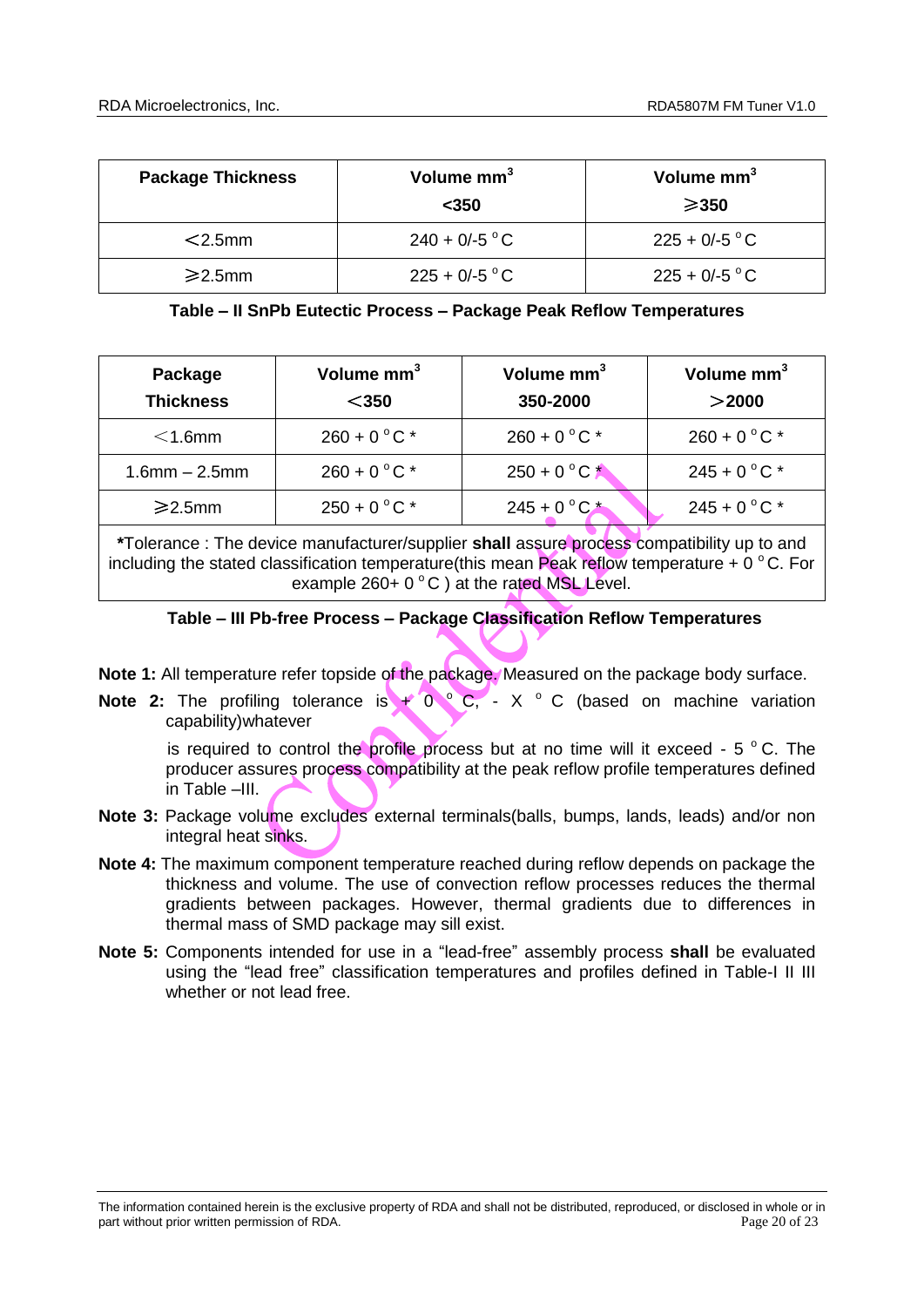## **RoHS Compliant**

The product does not contain lead, mercury, cadmium, hexavalent chromium, polybrominated biphenyls (PBB) or polybrominated diphenyl ethers (PBDE), and are therefore considered RoHS compliant.

## **ESD Sensitivity**

Integrated circuits are ESD sensitive and can be damaged by static electricity. Proper ESD techniques should be used when handling these devices.

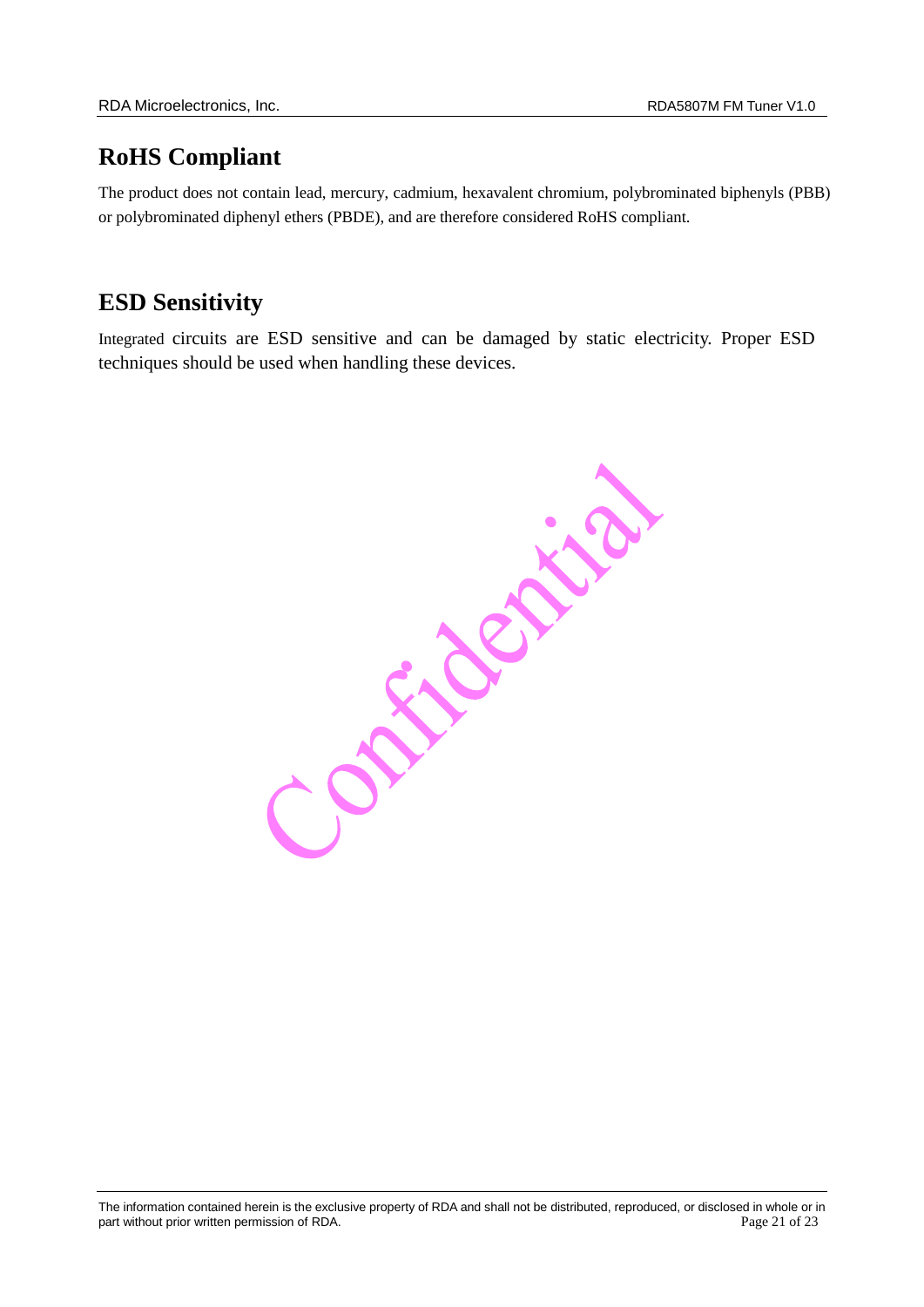## <span id="page-21-0"></span>**Change List**

| <b>REV</b> | DATE       | <b>AUTHER</b> | <b>CHANGE DESCRIPTION</b> |
|------------|------------|---------------|---------------------------|
| V1.0       | 2011-05-23 | Chun Zhao     | Original Draft.           |

## <span id="page-21-1"></span>**11 Notes**:

Contraction

The information contained herein is the exclusive property of RDA and shall not be distributed, reproduced, or disclosed in whole or in part without prior written permission of RDA. **Page 22 of 23** and 20 of 23 and 20 of 23 and 20 of 23 and 20 of 23